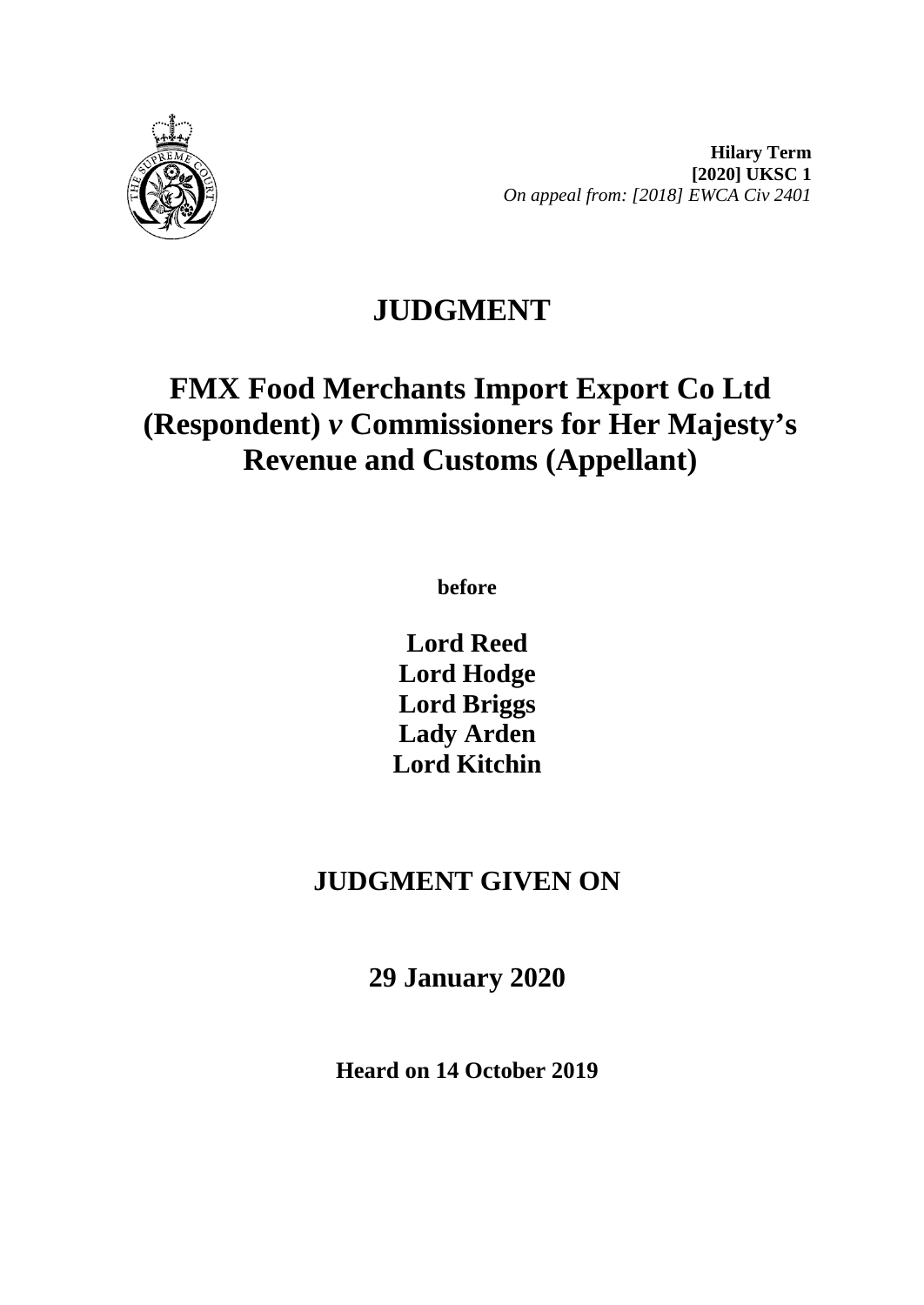*Appellant Respondent*<br>Kieron Beal QC *David Cavender* (Instructed by HMRC Solicitor's Office (Bush House) )

Kieron Beal QC David Cavender QC Simon Pritchard Valentina Sloane QC (Instructed by RPC LLP )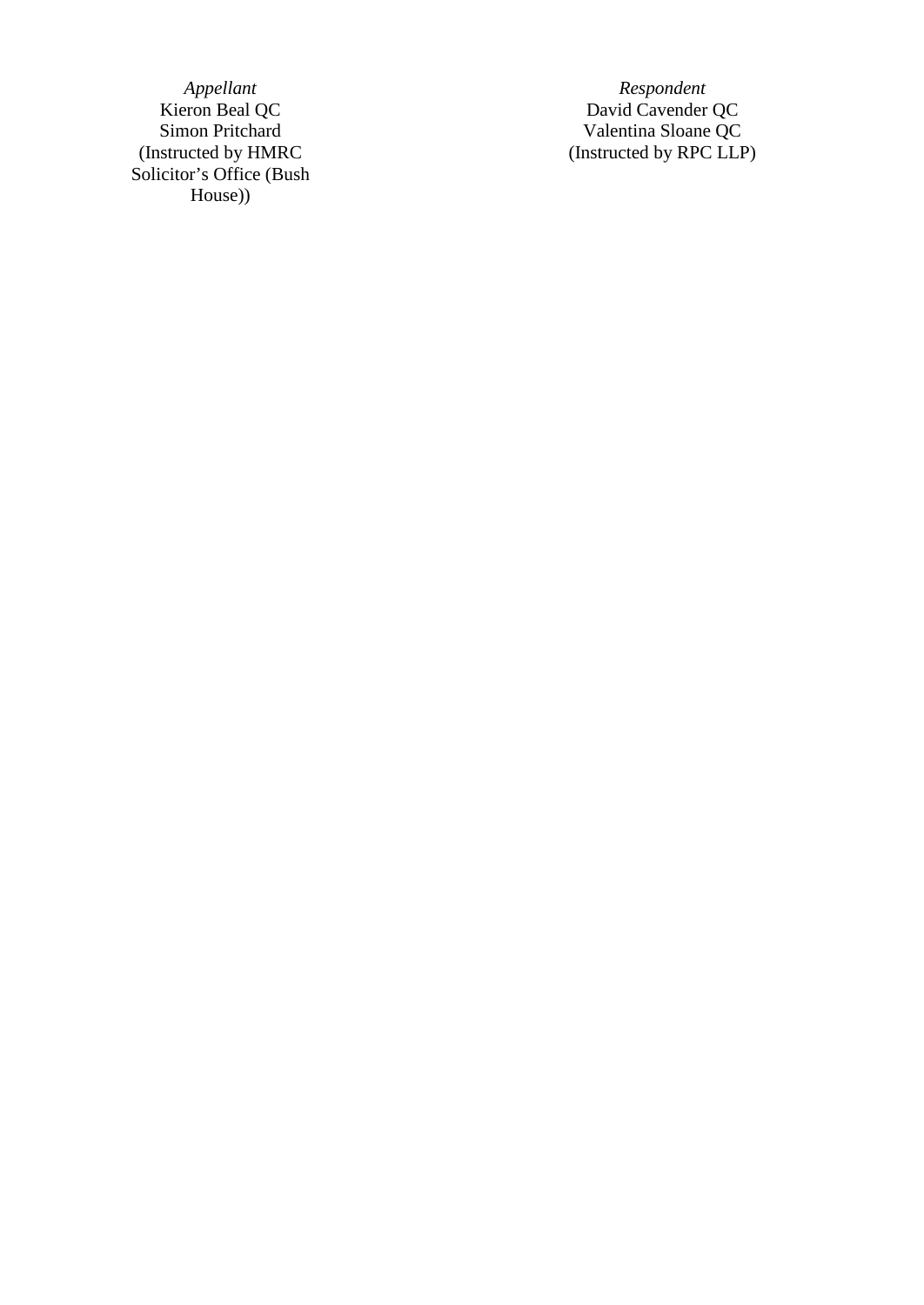#### **LORD BRIGGS: (with whom Lord Reed, Lord Hodge and Lord Kitchin agree)**

1. The main issue in this appeal concerns the meaning and effect of a short, innocent-sounding, phrase in article 221(4) of the (now superseded) Customs Code of the EU, contained in Council Regulation (EEC) No 2913/92 of 12 October 1992. The Customs Code regulated the collection of, and accounting for, customs duty throughout the EU (in 1992, the EEC). As is spelt out in the recitals to Regulation No 2913/92, the purposes of the Customs Code include securing a balance between the needs of the customs authorities in ensuring the correct application of customs legislation, on the one hand, and the rights of traders to be treated fairly, on the other, the establishment of uniform rules and procedure within the internal market, and the prevention of fraud or irregularity which would be liable adversely to affect the General Budget of the EU.

2. In order to understand the main issue about the meaning and effect of article 221(4) as inserted by Council Regulation (EC) No 2700/2000 of 16 November 2000, it is necessary first to explain some of the basic concepts used within the Customs Code. At the heart of it lies the concept of "customs debt" which is defined in article 4(9), in relation to imports, as follows:

> "'Customs debt' means the obligation on a person to pay the amount of the import duties (customs debt on importation) or export duties (customs debt on exportation) which apply to specific goods under the Community provisions in force."

By article 4(12) "debtor" means any person liable for payment of a customs debt.

3. In relation to imports, article 201(2) provides that a customs debt shall be incurred at the time of acceptance of the customs declaration in question, and article 201(3) identifies as the debtor the person making the declaration, and (if relevant) the person on whose behalf the declaration is made.

4. Recovery of the amount of the customs debt is governed by Chapter 3 of the Customs Code. Section 1 deals with entry of the debt in the accounts and communication of the amount of duty to the debtor (in both cases by the customs authority of each member state). Articles 218 to 220 lay down strict time limits for the accounting by customs authorities for customs debts including, in article 220, correcting the accounts where a customs debt has originally been entered at a level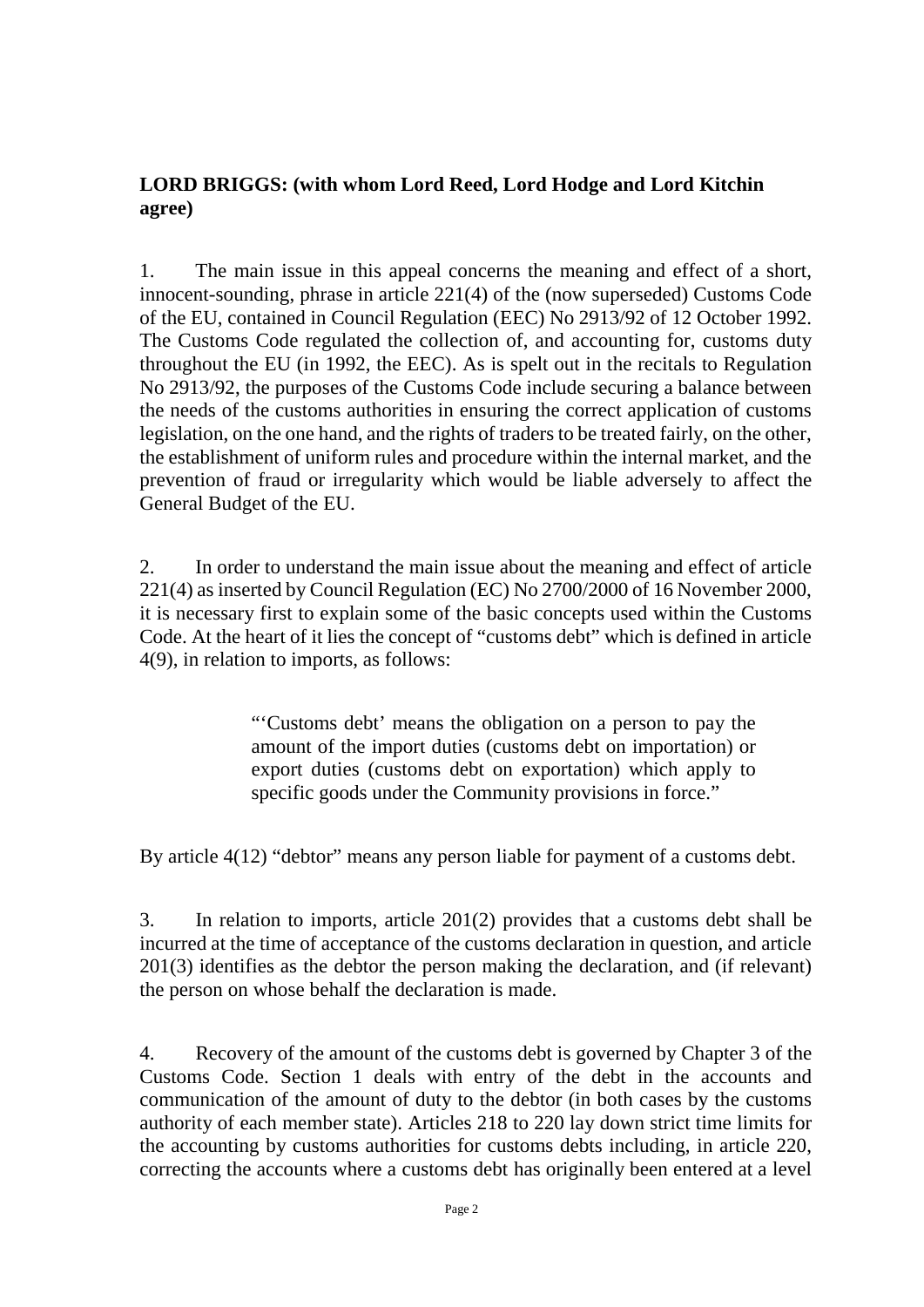lower than the amount legally owed. Article 221 provides for the communication to the debtor of the amount of duty as soon as it has been entered into the accounts. Section 2, which begins with article 222, provides time limits and procedures for payment of the duty by the debtor. Those time limits run from the date of communication to the debtor of the amount of duty owed. Thus, although the debtor incurs a customs debt at the time of importation (when making the customs declaration), liability to pay it occurs only upon receipt of communication of the amount by the relevant customs authority.

5. Returning to article 221, it provided (at the material time) so far as is relevant as follows:

"*Article 221*

1. As soon as it has been entered in the accounts, the amount of duty shall be communicated to the debtor in accordance with appropriate procedures.

2. …

3. Communication to the debtor shall not take place after the expiry of a period of three years from the date on which the customs debt was incurred. This period shall be suspended from the time an appeal within the meaning of article 243 is lodged, for the duration of the appeal proceedings.

4. Where the customs debt is the result of an act which, at the time it was committed, was liable to give rise to criminal court proceedings, the amount may, *under the conditions set out in the provisions in force*, be communicated to the debtor after the expiry of the three-year period referred to in paragraph 3."

I have italicised the phrase which falls to be interpreted and applied on this appeal. By article 4(23) "provisions in force" include both Community and national provisions.

6. The issue may be summarised as follows. For the importer FMX Food Merchants Import Export Co Ltd, the respondent, which is the relevant customs debtor, it is said that article 221(4) confers an option on each member state to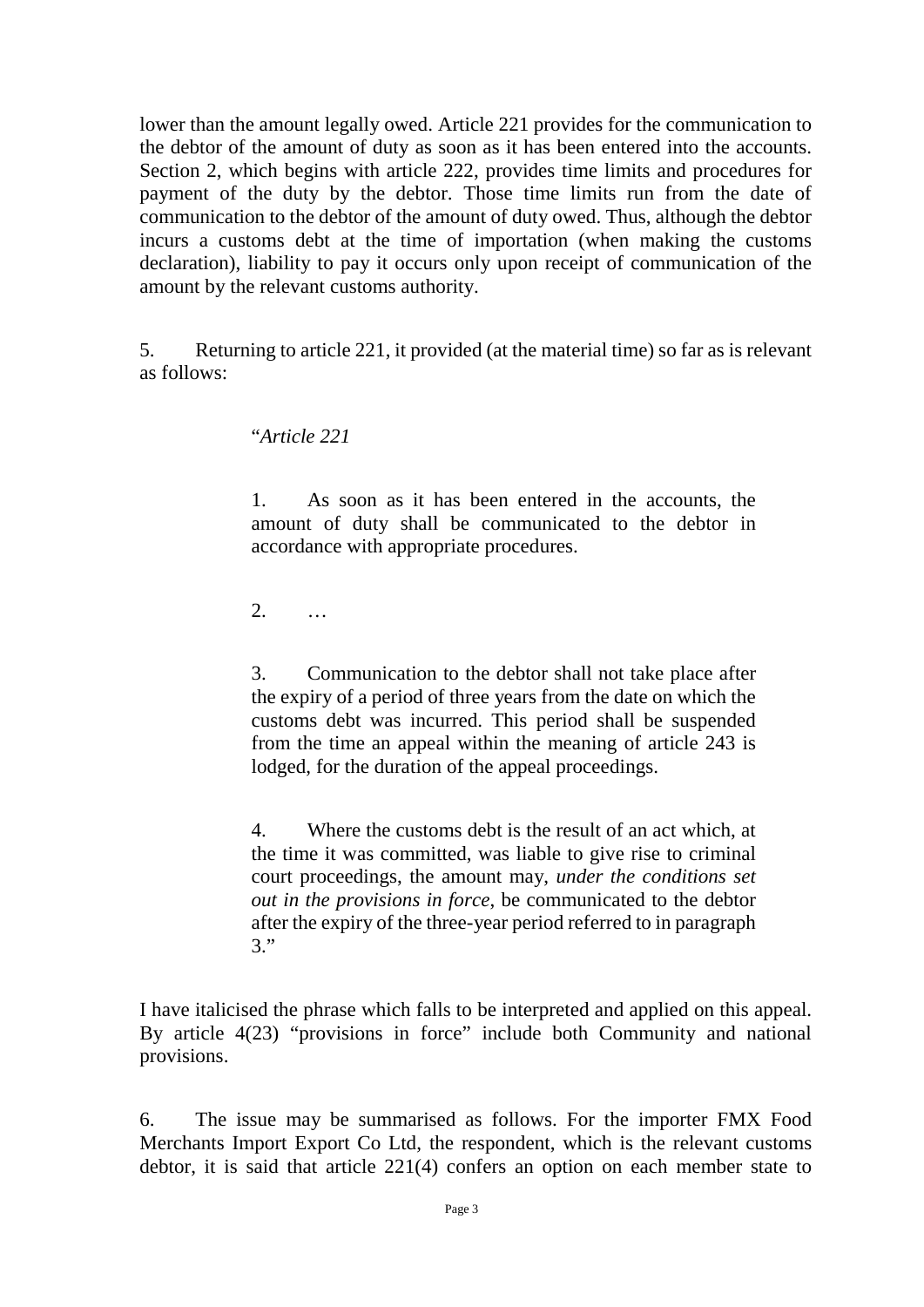provide, in advance, an alternative fixed time limit in substitution for the three-year time limit for communication of the amount of duty, where the qualifying condition (namely an act which was liable to give rise to criminal court proceedings) is satisfied. I will call it the criminal proceedings condition. If the member state does not do so (and the UK did not) then the three-year time limit provided by article 221(3) remains in force, because any other outcome would offend against the EU principle of legal certainty.

7. For HMRC, the appellant, it is submitted that the three-year time limit in article 221(3) is automatically displaced wherever the criminal proceedings condition is satisfied. In such a case the requirement for legal certainty may be met either by a member state's provision of a substitute fixed time limit, or by the combination of a number of specific provisions of the national law which, together, satisfy the requirement for legal certainty or, as a last resort, by the general requirement of EU law that the communication should take place within a reasonable time. The relevant provisions of national law, it is argued, include one or more of the UK's provisions about abuse of process, the equitable doctrine of laches, or the provisions of the Limitation Act 1980.

8. Thus far, FMX's arguments have been broadly accepted by the First-tier Tribunal ("the FtT") and by the Court of Appeal, whereas the Upper Tribunal ("the UT") found in favour of HMRC.

#### *The Facts*

9. The facts which gave rise to the present dispute are not (now at least) contentious and may be briefly stated. Between August 2003 and January 2004, FMX imported ten consignments of garlic, which were declared to be of Cambodian origin, thus purportedly entitling them to exemption from all import duties under the "Everything But Arms" amendment to the EU's generalised system of preferences made in favour of, amongst other countries, Cambodia in 2001.

10. In fact, the consignments all originated in China, so that (being outside the relevant quota for fresh garlic) they were subject both to ad valorem duty of 9.6% and additional anti-dumping duty of  $\in$  120 per 100kg. The duty which should have been paid was £503,577.63.

11. The false declarations as to origin came to light in the course of HMRC's investigation of later imports, occurring after January 2004, leading to postclearance demands in February 2007 for duty of £370,872.50 issued within three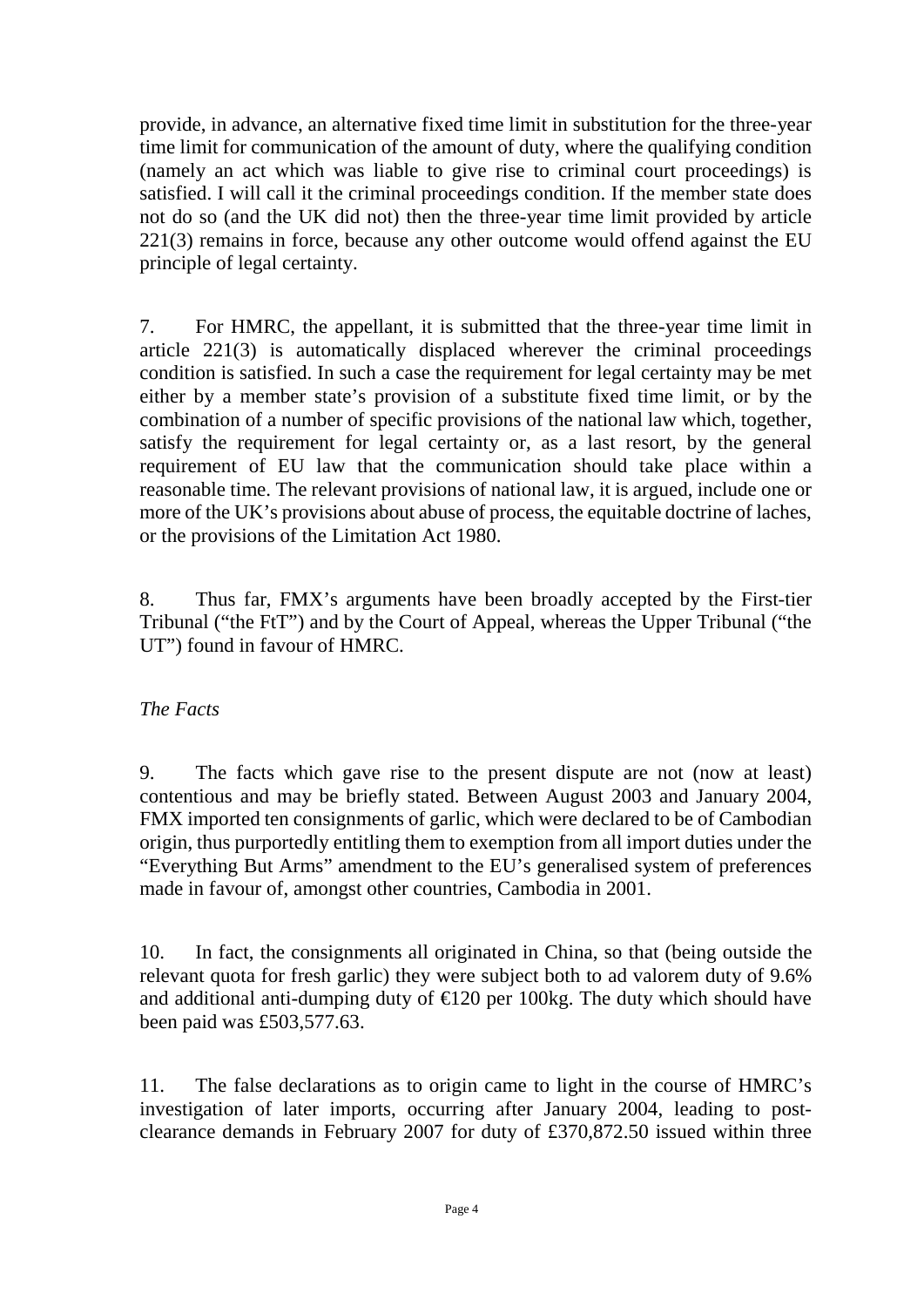years from the relevant importations. The FtT dismissed FMX's appeal against those demands in December 2010, holding that the imports had all originated in China.

12. Following that outcome HMRC issued the post-clearance demand for duty in respect of the August 2003-January 2004 series of imports in March 2011, long after the expiry (if applicable) of the three-year time limit for communication in article 221(3), but only just over three months after the FtT's decision about the later imports.

13. It was found by the FtT and is now common ground that, in relation to the 2003-04 imports, all the garlic originated in China, that the makers of the certificates of origin knew that they were false, and would be used for the purposes of UK import declarations, that FMX presented these certificates to HMRC and that, although not implicated in the underlying fraud, FMX thereby committed an act that was liable to give rise to criminal court proceeding under section 167(3) of the Customs and Excise Management Act 1979, which creates a strict liability offence.

14. The result of those factual findings is that the criminal proceedings condition for disapplication of the three-year time limit for communication set out in article 221(4) was satisfied. It is, in passing, common ground that it is not necessary for HMRC to show that criminal court proceedings actually ensued or that the customs debtor was the person who or which committed the relevant criminal act: see *Gilbert Snauwaert v Belgium* (Joined Cases C-124/08 and C-125/08) [2009] ECR I-6793.

*"Conditions set out in the provisions in force"*

15. It is common ground that this phrase is apt to describe both EU provisions and applicable provisions of any relevant member state. The UK has not in fact enacted or prescribed any provisions taking the form of a substitute time limit for communicating a customs debt where the criminal proceedings condition in article 221(4) is satisfied. The UK has, of course, a substantial body of statutory limitation provisions, now consolidated in the Limitation Act 1980 (for England and Wales), but section 37(2)(a) provides that the 1980 Act shall not apply to any proceedings by the Crown for the recovery of any tax or duty, or interest thereon. The result is that there were no provisions in force in England and Wales at the material time which imposed any specific or fixed time limit for the communication of a customs debt in circumstances where the criminal proceedings condition in article 221(4) applied. If, as FMX contends, article 221(4) gives member states the option to prescribe a substitute time limit, failing which the three-year time limit in article 221(3) remains in force, that option has not been exercised in respect of England and Wales.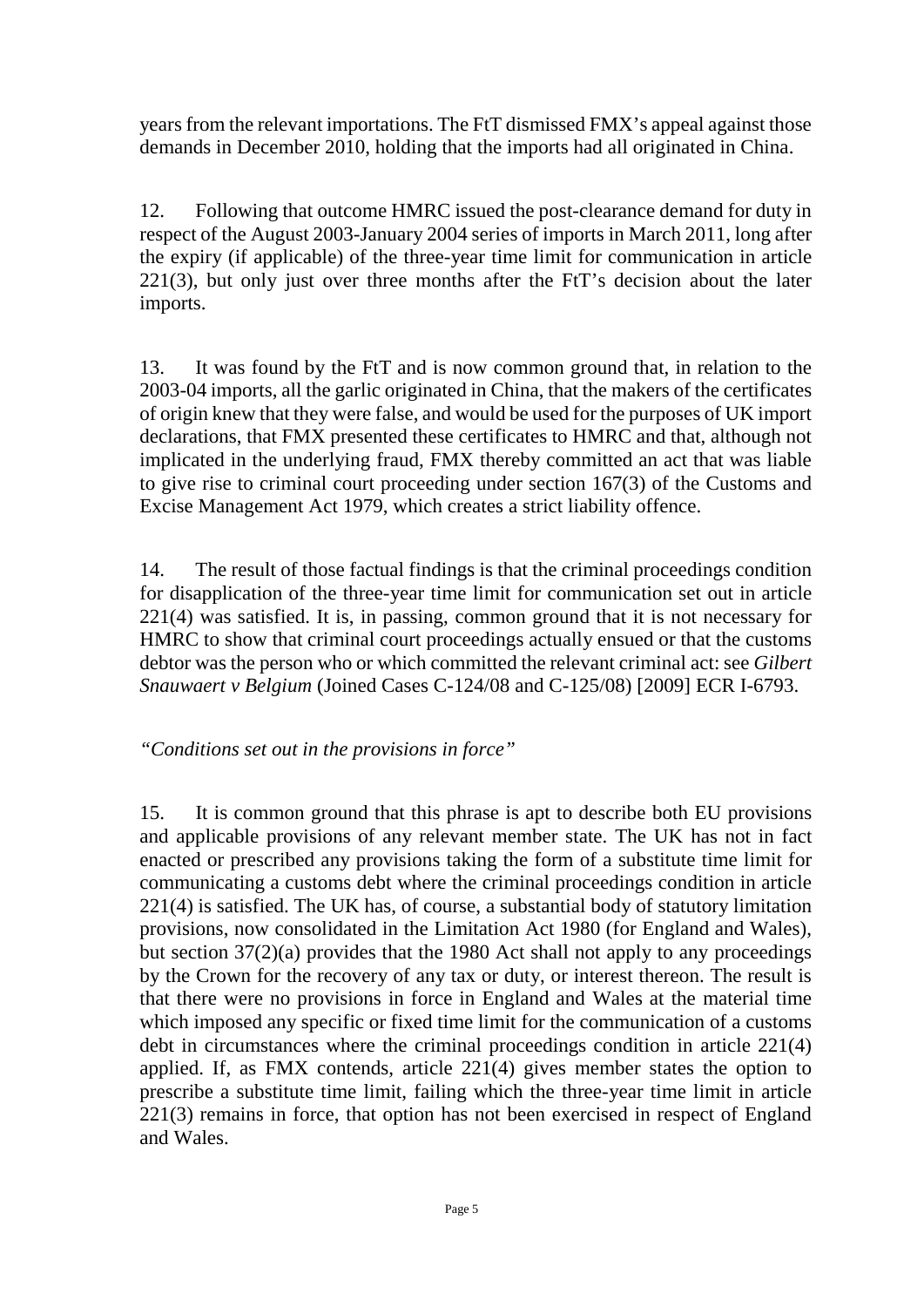*The principle of legal certainty*

16. In *Test Claimants in the FII Group Litigation v Revenue and Customs Comrs (formerly Inland Revenue Comrs)* [2012] UKSC 19; [2012] 2 AC 337, 394, Lord Sumption, after mentioning the EU principles of effectiveness and equivalence, continued at para 146:

> "There is a third principle which features less prominently in the case law on this subject but is of considerable importance because it informs the approach of the Court of Justice to the first two. This is the principle of legal certainty, which lies at the heart of the EU legal order and entails (among other things) that those subject to EU law should be able clearly to ascertain their rights and obligations."

17. Later, at para 149, he continued:

"The implications of these principles for the operation of rules of limitation in national systems of law is the subject of a considerable body of case law in the Court of Justice. Not only is limitation a feature of every national legal system of the EU, but the recognition of national rules of limitation as both necessary and desirable is treated as part of the principle of legal certainty in EU law. In *Rewe I* [1976] ECR 1989, one of the first cases to come before the Court of Justice about the application of limitation periods to claims to enforce directly effective rights in the area of tax, the court observed, at para 5, that

> 'the laying down of such time-limits with regard to actions of a fiscal nature is an application of the fundamental principle of legal certainty protecting both the taxpayer and the administration concerned.'

This is so, notwithstanding that 'the effect of that rule is to prevent, in whole or in part, the repayment of those charges': *Haahr Petroleum Ltd v Abenra Havn* (Case C-90/94) [1997] ECR I-4085, para 45. Subject to the overriding principles of effectiveness and equivalence, EU law recognises the public interest in orderly national budgeting and equity between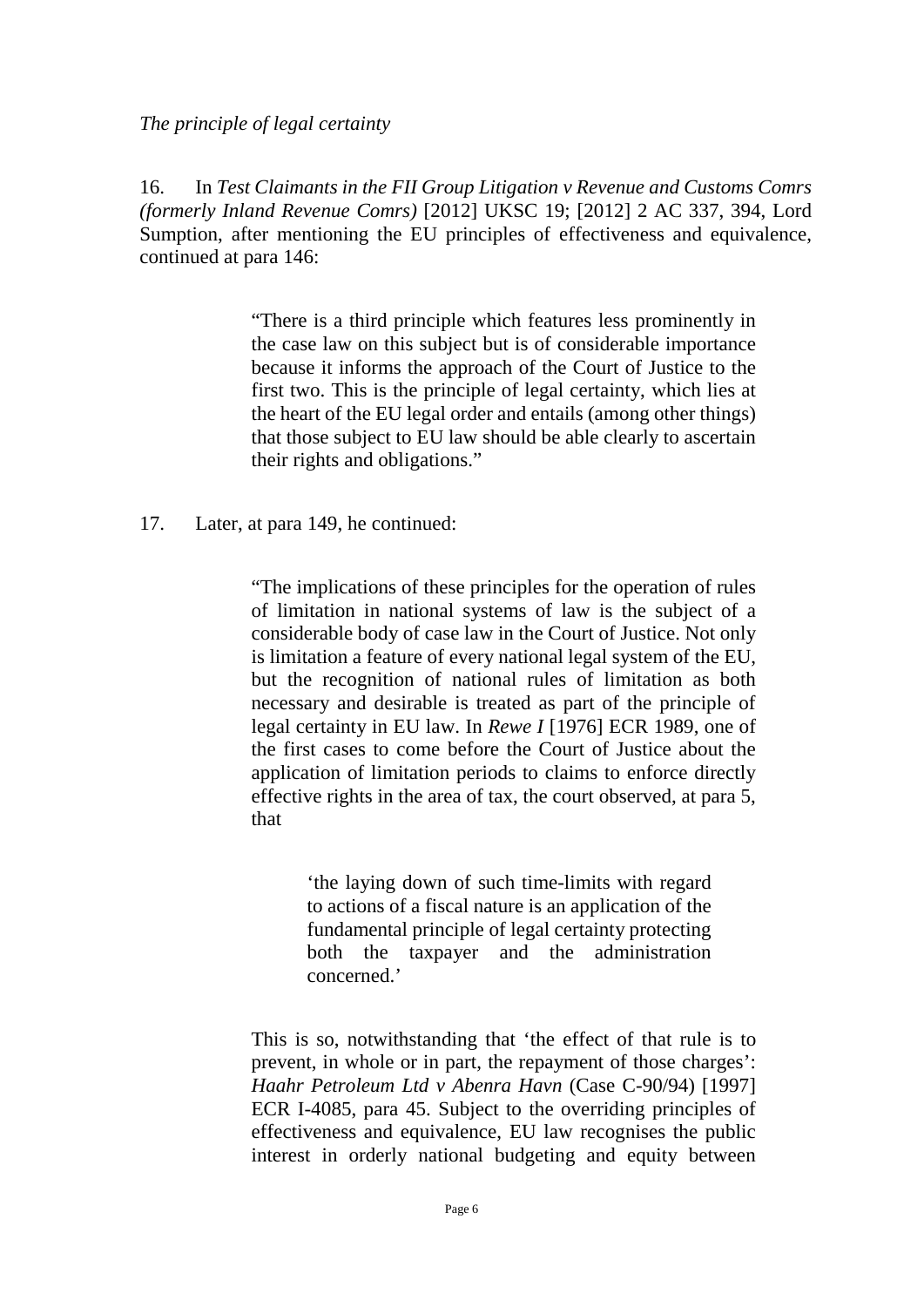generations of taxpayers, which will generally require rules for establishing clear limits beyond which tax accounts may not be reopened."

18. Two potentially conflicting strands of EU jurisprudence have been identified by the parties to this appeal as emerging from decisions of the Court of Justice of the European Union ("the CJEU"). The first is that, where the provisions in force appear to have a lacuna which, because of the absence of any time limit, would appear to permit a relevant body to pursue a claim or take action against a person without any limit of time, then the principle of legal certainty will require that the claim be made or action be taken within a reasonable time.

19. The second strand is that where the principle of legal certainty calls for the provision of a time limit, or permits a member state to prescribe a time limit of its own by way of derogation from an EU-wide time limit, then nothing other than a time limit which is both fixed in its duration, and laid down in advance, will do. Central to the outcome of this appeal is the question which of those strands of EU jurisprudence best illuminates the meaning and effect of article 221(4).

20. The earliest case which the court was shown in the first strand of EU authority is *Sanders v Commission of the European Communities* (Case T-45/01) [2004] ECR II-3315, CFI ("*Sanders*"). This was a claim for damages for loss sustained as a result of the alleged failure to recruit the applicants as temporary servants of the European Communities during the time they worked for the Joint European Torus (JET) Joint Undertaking. It was, in essence, a complaint of discrimination by the Commission made by 95 of its employees. The procedural rules governing such an application, contained in the Staff Regulations of Officials of the European Communities, imposed no time limit for the bringing of such claims. Nonetheless, the court held that the applicants were under a duty to do so within a reasonable time after becoming aware of the relevant facts, and that this duty arose from the general principles of Community Law, in particular the principle of legal certainty: see paras 59-61 and 66 of the judgment. At para 59 it was held that:

> "There is an obligation to act within a reasonable time in all cases where, in the absence of any statutory rule, the principles of legal certainty or protection of legitimate expectation preclude Community institutions and natural persons from acting without any time-limits, thereby threatening, inter alia, to undermine the stability of legal positions already acquired."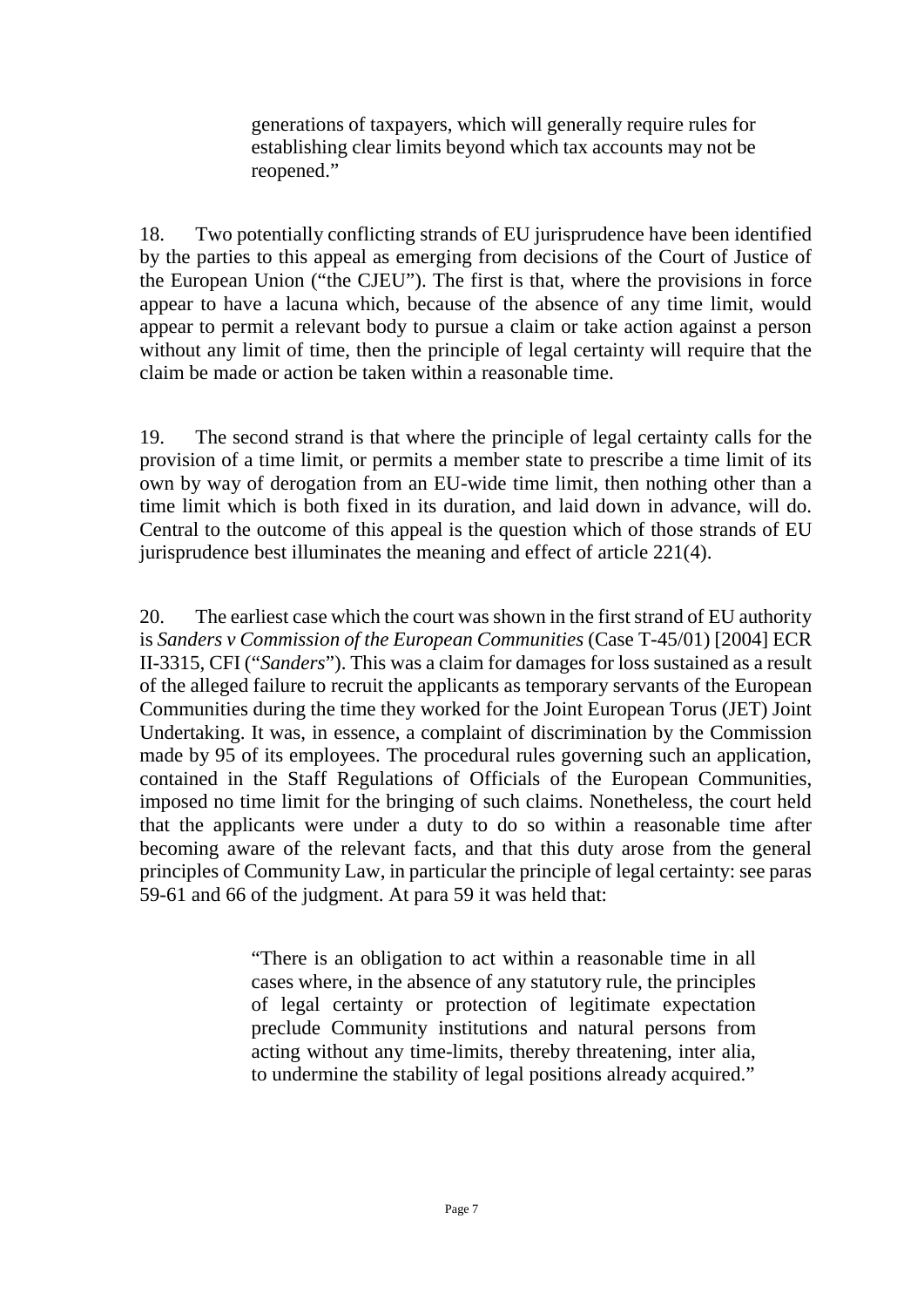At para 60, the court held that, for Community institutions, the duty to act within a reasonable time is an aspect of good administration and derives from the fundamental need for legal certainty.

21. In *Allen v Commission of the European Communities* (Case T-433/10) EU:T:2011:744, EGC ("*Allen*"), another case about the JET project, 110 employees brought discrimination claims under the Staff Regulations of Officials of the European Communities, which were dismissed by the European Union Civil Service Tribunal (First Chamber) as having been brought out of time. On appeal to the General Court, the applicants argued that there was no time constraint for the bringing of such claims. In rejecting that argument the court held, at para 26, as follows:

> "In that regard, it must be held that the appellants' argument that the absence of a time limit automatically means that it is possible to bring a claim for damages without any time-limit cannot succeed. It should be noted on that point that, contrary to what the appellants contend, there is an obligation to act within a reasonable time in all cases except those where the legislature has expressly excluded or expressly laid down a specific time-limit. The legal basis for setting a reasonable time-limit, in the absence of any statutory rule, is the principle of legal certainty, which precludes institutions and natural persons from acting without any time-limits, thereby threatening to undermine the stability of legal positions already acquired … Thus, in the absence of any statutory rule, it is for the judicature to decide on the length of the reasonable period for submitting a claim for damages, in the light of the circumstances of the case …"

22. *Nencini v European Parliament* (Case C-447/13P) EU:C:2014:2372 ("*Nencini*") was a case about recovery of expenses over-claimed by an MEP, by the European Parliament. Although the relevant procedural rules imposed a five-year limitation period running from the notification of such a claim to an MEP, no time limit was specified for the making of that notification itself. The communication was made to the MEP more than five years after the Parliament had become aware of the relevant facts. The General Court and the Second Chamber on appeal held that the reasonable time principle applied to the communication by the Parliament of such a claim, because the fundamental requirement of legal certainty prevented Community institutions from indefinitely delaying the exercise of their powers. The CJEU concluded that, in the circumstances, a delay of more than five years from becoming aware of the relevant facts, before communicating the claim, was to be presumed to be unreasonable, in the absence of special facts, such as conduct by the debtor causing delay or other time-wasting manoeuvres or bad faith.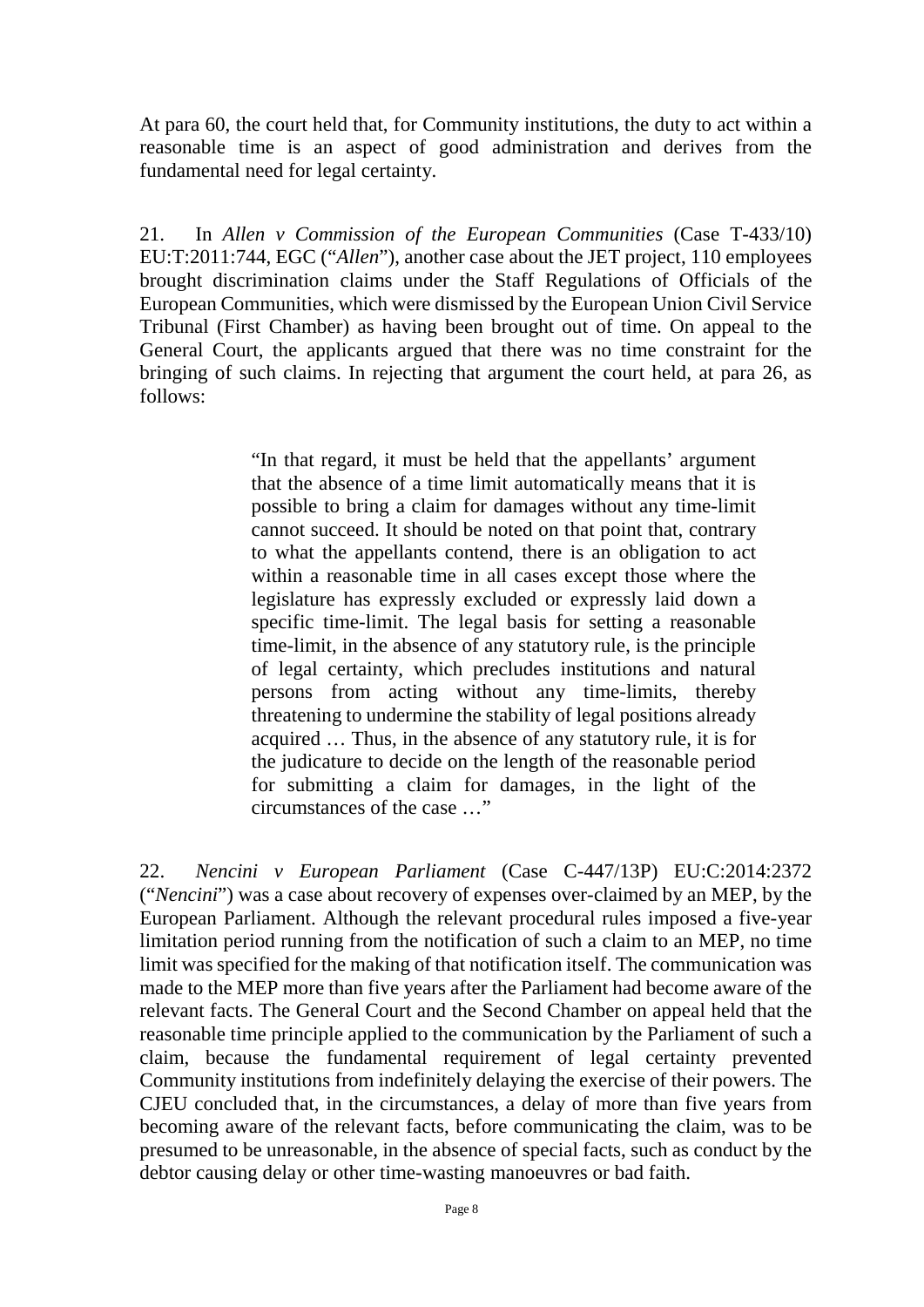23. I turn now to the cases cited to this court in the second strand of EU authority, again in chronological order. The most important of those, heavily relied upon by the Court of Appeal in the present case, is *Ze Fu Fleischhandel GmbH v Hauptzollamt Hamburg-Jonas* (Joined Cases C-201/10 and C-202/10) [2011] ECR I-3545, CJEU ("*Fleischhandel*"). It concerned the interpretation of article 3(1) and (3) of Council Regulation (EC, Euratom) No 2988/95 of 18 December 1995 on the protection of the European Communities' financial interests and of the principles of proportionality and legal certainty. The underlying claim was for repayment by Fleischhandel of wrongly claimed export refunds in relation to goods which had been cleared for export to Jordan but, in fact, transported to Iraq. Article 3 of Regulation No 2988/95 provided (so far as relevant) as follows:

> "1. The limitation period for proceedings shall be four years as from the time when the irregularity referred to in article  $1(1)$ was committed. However, the sectoral rules may make provision for a shorter period which may not be less than three years.

…

3. Member states shall retain the possibility of applying a period which is longer than that provided for in [paragraph] 1 …"

24. The exports in question had taken place in 1993, and the claim for repayment was made, in proceedings in the German courts, in 1999, after the discovery of the true export destination during an inspection carried out early in 1998.

25. The first instance court, the Finanzgericht Hamburg, decided that the claim was out of time under article 3(1) of Regulation No 2988/95, but the Bundesfinanzhof stayed the proceedings of the Hauptzollamt's appeal, and referred the matter to the CJEU. The referring court's provisional view was that a general 30-year limitation period in German law could be applied by analogy and, if unreasonably long, could in principle be reduced by judicial decision, but not so as to have rendered the claim in that case time-barred.

26. The CJEU held that, in principle, a national limitation period as long as 30 years would not offend the principle of legal certainty, but that it would be disproportionately long. If the national court sought to reduce a disproportionate period to one which satisfied the requirements of proportionality this would not satisfy the principle of legal certainty unless the reduced period was fixed in advance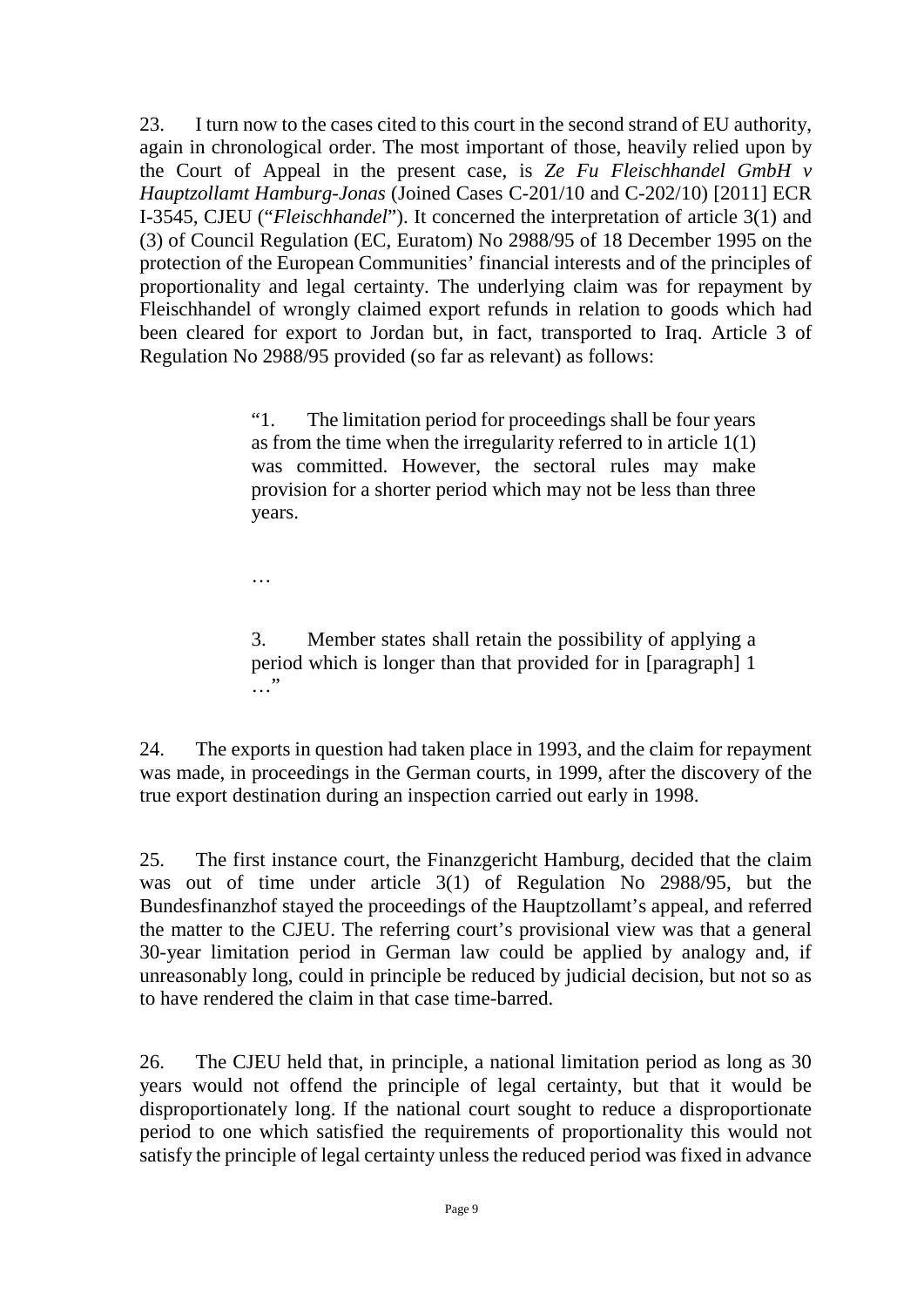so as to be sufficiently foreseeable by a person affected by it: see para 52 of the judgment. The result was that, no such reduced period having been laid down by the German courts in advance, there was no national limitation period which satisfied the principles of legal certainty and proportionality sufficient to displace the fouryear period prescribed by article 3(1) of Regulation No 2988/95, by reference to article 3(3).

27. It was not argued in that case that there was a lacuna which could be filled by an obligation on the claimant to proceed within a reasonable time, no doubt because, in accordance with the clear language of article 3, the four-year limitation period prevailed in the absence of any shorter or longer period which complied with the requirements of EU law.

28. *Firma Ernst Kollmer Fleischimport und-export v Hauptzollamt Hamburg-Jonas* (Case C-59/14) EU.C:2015:660 ("*Kollmer*") was also about article 3 of Regulation No 2988/95. At para 30 of his opinion Advocate General Cruz Villalón said that:

> "If a four-year limitation period were to appear, from the national authorities' point of view, too short to enable them to bring proceedings in respect of irregularities displaying a certain complexity, it would always be open to the national legislature to adopt a longer limitation rule suited to irregularities of that type, which would have to meet the requirements of foreseeability and proportionality deriving from the principle of legal certainty."

He thus analysed article 3(3) as conferring a form of option enabling member states to substitute the four-year period with a longer period of their own choosing, provided that the longer period was compliant with the principle of legal certainty. Failing a compliant exercise of that option, the four-year period would prevail.

29. *Valsts ieņēmumu dienests v Veloserviss SIA* (Case C-427/14) EU:C:2015:803 was relied upon by the Court of Appeal and by FMX in this court as affording some additional support for the proposition that a taxpayer or customs debtor is entitled, under the principle of legal certainty, not to have his position open to challenge indefinitely: see para 31 of the judgment. It was a case about the Customs Code, but it was more concerned with national rules about the time for the conduct of postclearance examinations, than time limits for the communication of a customs debt. Article 221(4) of the Customs Code is referred to in passing, but it is not a case in which the criminal proceedings condition for the application of article 221(4) was satisfied. The importer in that case was neither implicated in the false declaration of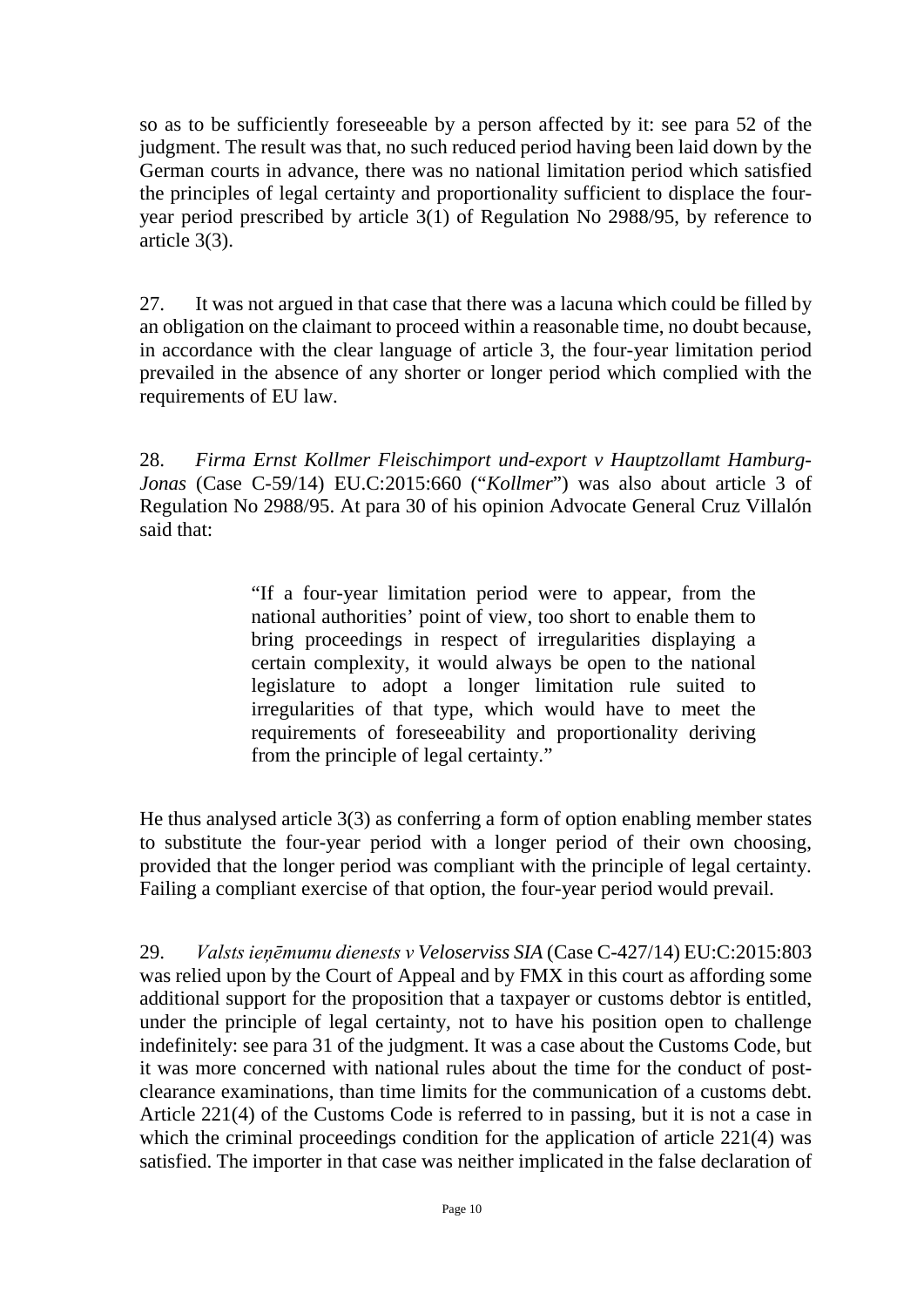Cambodian origin of the bicycles concerned, nor found to have acted otherwise than in good faith (ie, in the context, without reasonable care). There was therefore no issue as to whether the three-year time limit for communication of a customs debt was inapplicable in the circumstances.

30. I must finally mention *Agra Srl v Agenzia Dogane-Ufficio delle Dogane di Alessandria* (Case C-75/09) [2010] ECR I-5595. Although it does not fall squarely into either of the streams of European authority to which I have thus far referred, it is specifically about article 221(4) of the Customs Code, and sheds some light on the purpose behind the criminal proceedings exception from the generally applicable three-year time limit for the communication of customs debts. The case concerned an irregular import declaration made by Agra for the purpose of obtaining licences for the import of frozen boned meat, submitted in June 2002, which was found to have been false during an inspection in 2007, leading to a subsequent criminal investigation, and communication of a reassessment of the duty payable in March 2008. The relevant provisions of the Italian Customs Code in force at the time provided for a five-year limitation period for the recovery of customs duties but, where the failure to pay duties had its origins in a criminal offence, time for the purposes of that period was to run from the date on which the order or judgment in the criminal proceedings became final. The question referred to the CJEU was whether a time limit prescribed to run from the date of the conclusion of the criminal proceedings complied with article 221(3) and (4) of the Customs Code. The CJEU ruled that it did. At paras 34-35 of the judgment the CJEU held:

> "34. Secondly, it should be observed that, by merely referring to 'the conditions set out in the provisions in force' article 221(4) of the Customs Code defers to national law as regards the rules governing the extinction of the customs debt through the passage of time, where that debt arises as a result of an act which, at the time it was committed, was liable to give rise to criminal court proceedings.

> 35. Accordingly, in so far as EU law does not lay down common rules in this field, it is for each member state to determine the rules governing the extinction, through the passage of time, of customs debts which it has not been possible to assess because of an act which could give rise to criminal court proceedings (see, by analogy, Case C-91/02 *Hannl-Hofstetter* [2003] ECR I-12077, paras 18 to 20, and *Molenbergnatie,* para 53)."

31. That was, of course, a case in which a national provision in force dealt in express terms with the time limit for pursuing a customs debt in circumstances where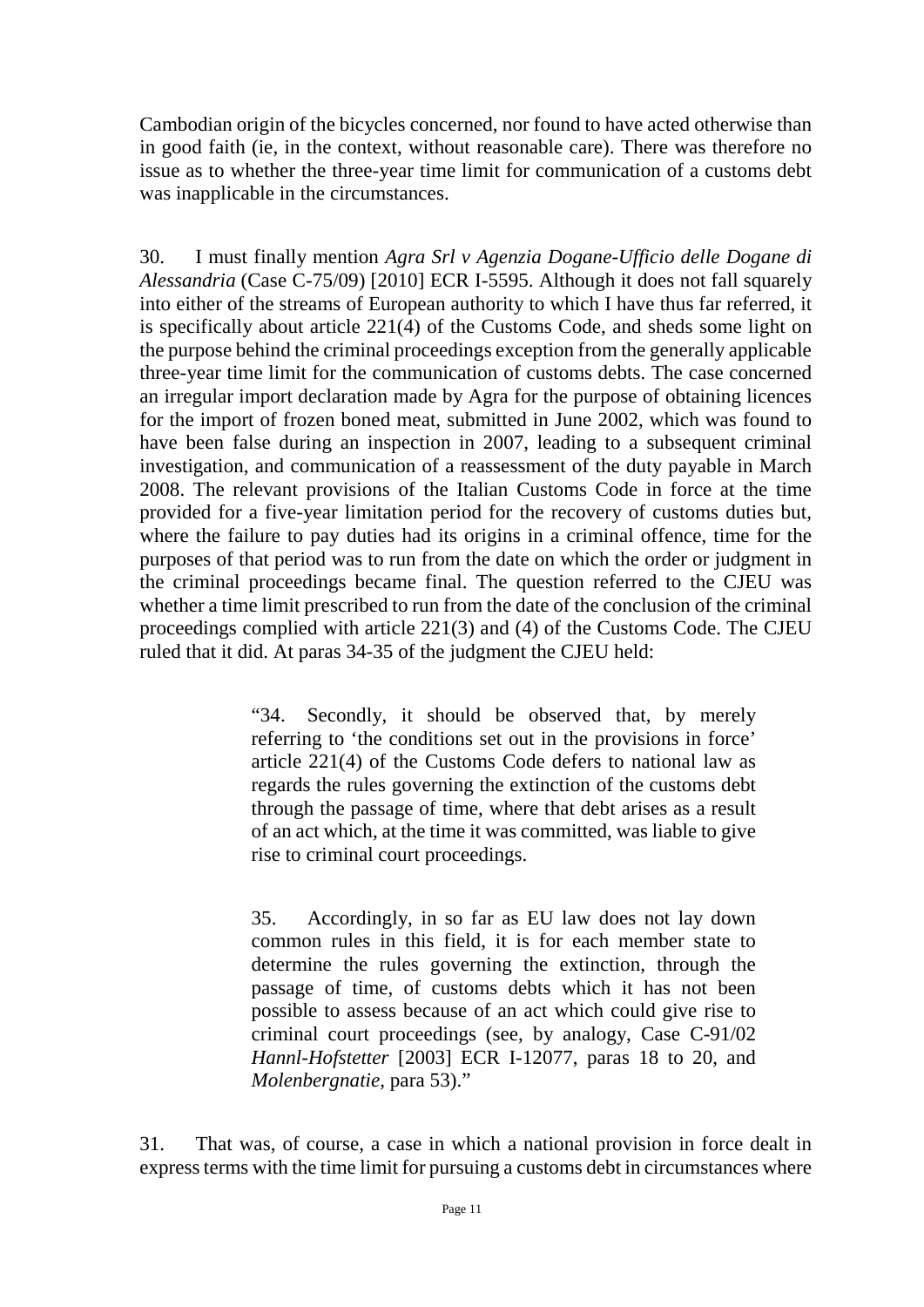the criminal proceedings condition in article 221(4) applied rather than, as in the present case, where there is no such specific national provision in force. It may readily be supposed that, if what may loosely be called the *Fleischhandel* test had by then been enunciated, the Italian provision would have complied with it even though the limitation period was set to run from a date (namely when the criminal proceedings became final) which could not be ascertained by the taxpayer in advance of factual matters specific to his case. Nonetheless it is of some assistance that the language chosen by the CJEU speaks in terms of the complete disapplication of any community-wide time limit (or other common rules) where the act creating the customs debt could give rise to criminal court proceedings, treating the matter as entirely governed by the rules put in place by the relevant member state. In short, the disapplication of the three-year time limit in article 221(3) is treated as the automatic result of the likelihood of criminal court proceedings, rather than the result of an election by a member state to choose a different time limit for that already prescribed by the EU as appropriate for those circumstances.

#### *Analysis*

32. The starting point for an understanding of the meaning and effect of article 221(4) is an examination of its purpose. It describes the second of two circumstances in which the ordinary three-year time limit for communication of a customs debt is not to apply. The first, in article 221(3), is where the liability for duty is subject to an appeal, within the meaning of article 243. Then, the three-year period is suspended for the duration of the appeal proceedings. The second is where the debt is the result of an act which, at the time it was committed, was liable to give rise to criminal court proceedings.

33. The purpose of the first exception is because, in the event of an appeal, the amount of the customs debt has not been finally determined as it would otherwise be by its amount being entered in the accounts. The purpose of the second exception is not so clear. Under the legal systems of some member states it may be that the amount of the customs debt arising from the potentially criminal act may be determined in the criminal proceedings themselves, with a similar consequence in the unsuitability of the ordinary three-year time limit as would flow from the lodging of an appeal. In other member states, and in the UK in particular, it may be because civil proceedings for the determination of the amount of the debt may be liable to be stayed until the determination of the criminal proceedings, so as to preserve the integrity of the criminal process. This would render the ordinary three-year period equally inappropriate, but would not necessarily make a simple suspension of the period until the end of the criminal proceedings a satisfactory substitute.

34. It is easy to see why, there being likely divergences in the consequences of criminal proceedings as between different member states, that the decision was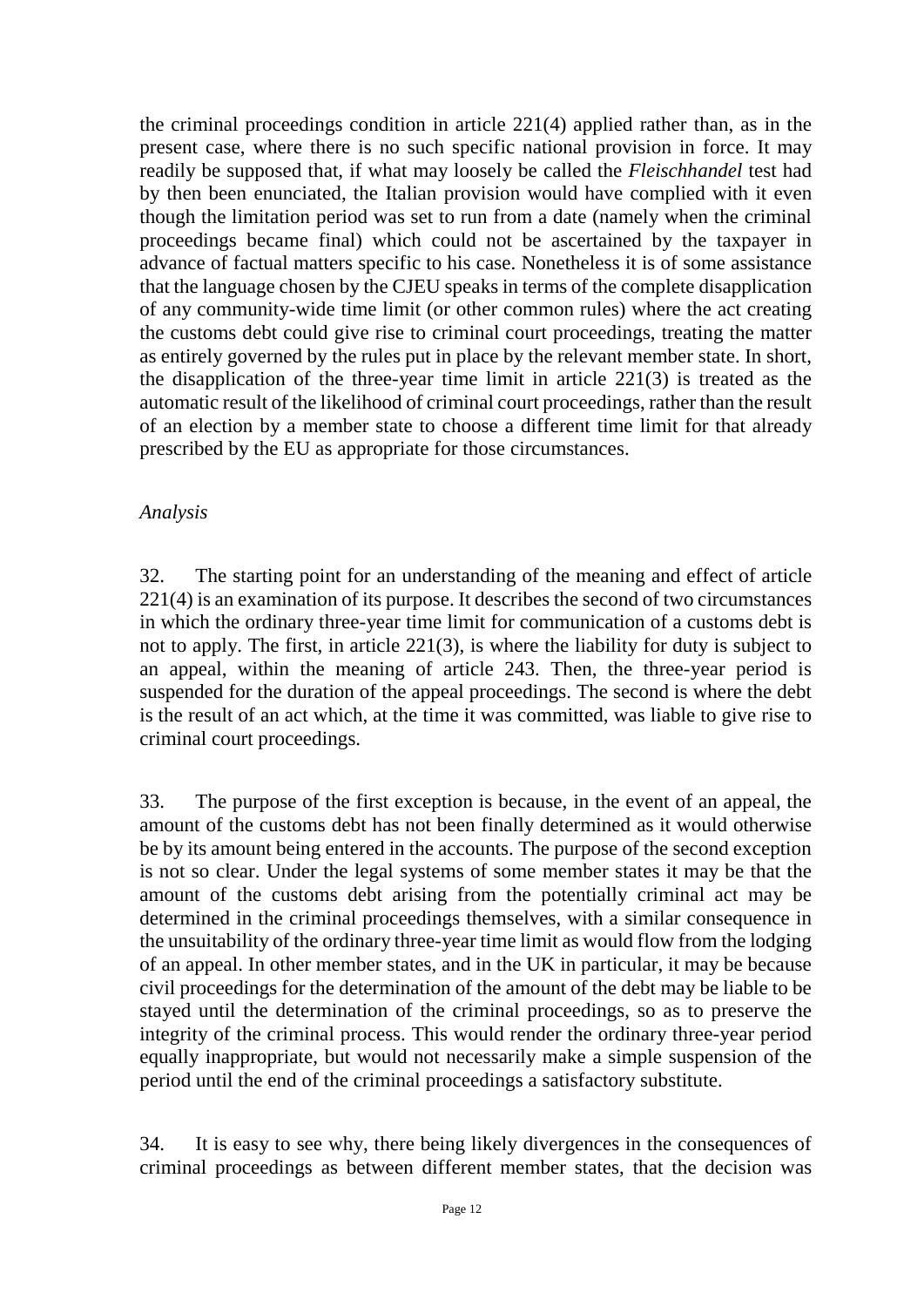taken to leave the conditions (including time limits) for communication of a customs debt, where the criminal proceedings condition applies, to each member state.

35. The important point for present purposes is that it is reasonably clear from the language and purpose of article 221(4), read in its context, that the three-year period in article 221(3) is regarded as inappropriate for cases where there is a prospect of criminal court proceedings, rather than as a prima facie appropriate period from which, nonetheless, member states are given the option to depart.

36. This is consistent with a plain reading of the language of article 221(4), which simply provides that communication of the debt may be made after the expiry of the three-year period, where the debt is the result of an act which was liable to give rise to criminal court proceedings. The permission given to communicate such a debt after the expiry of the three-year period is, nonetheless, subject to any relevant conditions in the "provisions in force" which, as appears from article 4(23), includes Community or national provisions.

37. There is a sharp difference therefore between this case and the circumstances under review in the *Fleischhandel* and *Kollmer* cases, both of which concerned article 3 of Regulation No 2988/95. There, member states had the "possibility" of applying a longer period than the four-year EU-wide time limit, not in special circumstances where that time limit was disapplied, but in every situation to which it did apply, namely the commission of a relevant "irregularity". The disapplication of the EU-wide time limit was therefore triggered precisely by the exercise of an option conferred upon member states to prescribe a longer time limit. If that option was not exercised in accordance with EU law then, leaving aside the provision for a shorter period in article 3(1), there is nothing in that article, or elsewhere in Regulation No 2988/95, which would make it appropriate to disapply the four-year time limit in favour of a longer one. There was therefore no lacuna in the provisions in force which needed to be filled by reference to an obligation to act within a reasonable time.

38. Returning to the present case, the next question is whether there was any provision of UK law in force sufficient to prevent communication of the customs debt arising from the false declaration of origin of the garlic being able to be given without any limit of time, contrary to the principle of legal certainty which the existence of such a liberty on the part of HMRC would involve. In my view, there is none. In the UT Birss J considered that there were relevant provisions. At para 34 he said:

> "The common law (and rules of equity) already equip the courts to prevent procedural unfairness in proper cases and, for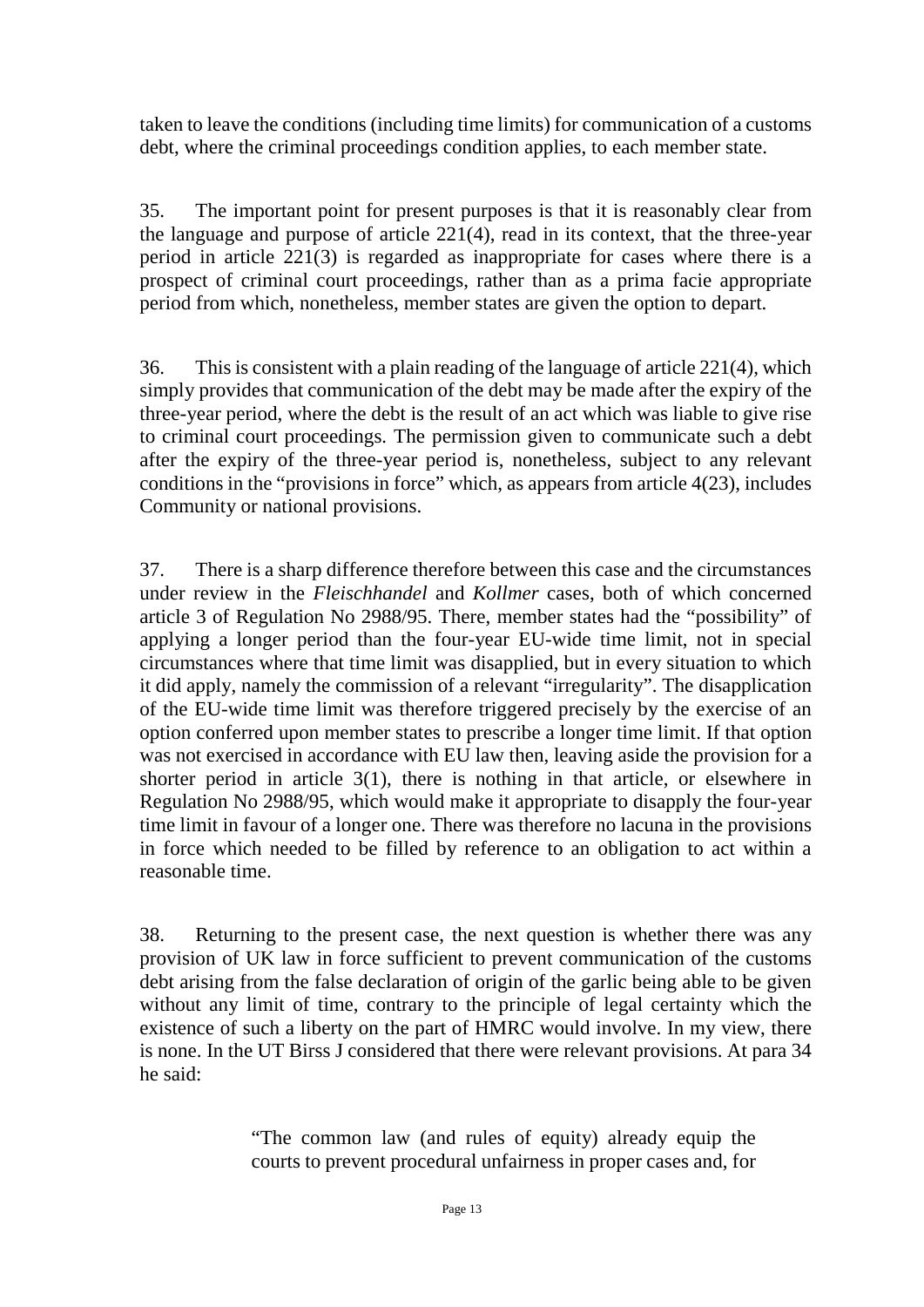example, go as far striking out a claim as abusive as a result of inordinate delay which would make a fair trial impossible. To take an extreme example, if HMRC knew all the relevant facts but still waited a further 20 years before issuing a communication and seeking to enforce the debt claim, that sort of conduct would very likely make a fair trial impossible and would be abusive. Such a case would very probably be struck out."

In para 35 he identified the relevant UK law principles as being abuse of process and laches, and HMRC has supported that analysis in its submissions to this court.

39. I respectfully disagree. Both abuse of process and laches are concerned with the conduct of, or delayed institution of, legal proceedings. But this case is concerned with the need, recognised by the EU principle of legal certainty, for there to be some control upon the timing of the communication of a customs debt, rather than upon the institution of subsequent legal proceedings if, after communication of it, the debt has not paid. The doctrine of laches suffers from the additional difficulty that it relates to the pursuit of equitable relief: see *Snell's Equity*, 33rd ed (2015), para 5-011. The recovery of a post clearance customs debt is far removed from the class of equitable claims.

40. An attempt was made by HMRC to argue that, if UK law was otherwise deficient it would be necessary to reinstate the protection to debtors afforded by the Limitation Act 1980, by disapplying section 37(2)(a) of that Act, which renders the Act inapplicable to tax or duty claims by the Crown. Again, I disagree. There are two difficulties with that analysis. The first is whether, even if the provisions of the Limitation Act 1980 were by that route to be re-instated for the purpose of protecting debtors from late claims for post-clearance customs duty, they would in fact serve that purpose. The second is whether, even if they would, section  $37(2)(a)$  would be sufficiently inconsistent with the requirements of EU law for it to have to be disapplied.

41. The Limitation Act 1980 provides limitation periods under which (subject to suspension or postponement) time runs against claimants from the moment when they have a complete cause of action. The Act is, in short, about limitation of action, rather than time limits for the taking of steps which make the claimant's cause of action complete, or steps which would remove a procedural bar to the taking of proceedings. In the present context the ability to take proceedings for recovery of a post-clearance customs debt depends upon the communication of the debt, followed by non-payment during the period prescribed for payment thereafter: see articles 221, 222 and 232 of the Customs Code. While it is true that the debt is incurred at the time of the acceptance of the relevant declaration under article 201(2), I consider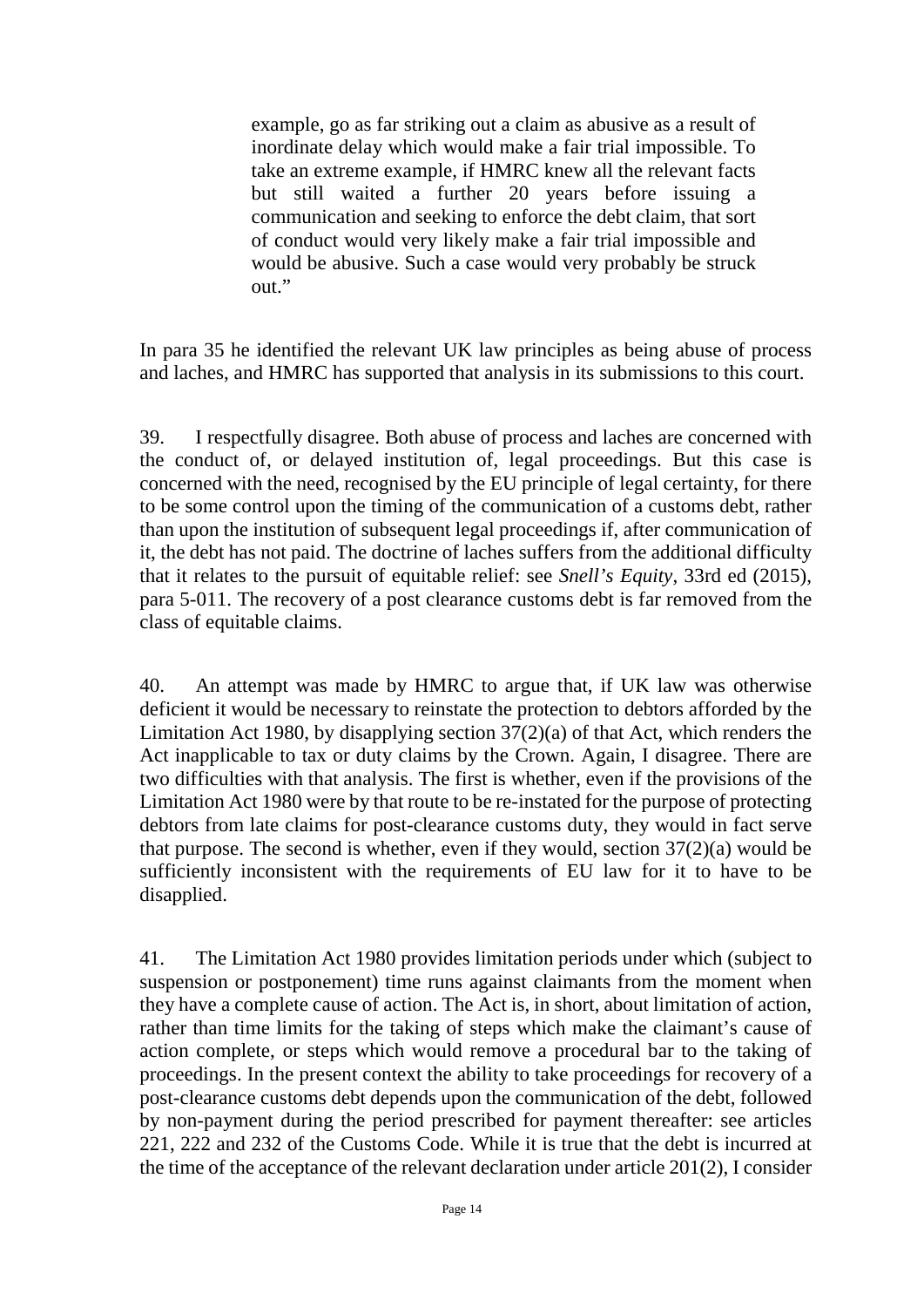it unreal to suppose that HMRC is therefore entitled to sue for or enforce the debt before the time when, under the Customs Code as summarised above, it becomes due and payable, and timely payment has not been made. Furthermore it would be strange indeed for the Customs Code to have made detailed provision in relation to the time permitted for communication of the debt, if the relevant national customs authority of a member state could nonetheless sue for it regardless of communication, and, in particular, where communication had been made out of time. The provision for communication to be made in a timely fashion in article 221 must at least have been designed to prevent the debtor from exposure to liability to proceedings for the enforcement of a debt which had not been communicated to him at all.

42. But the existence of a requirement to take certain steps before bringing proceedings for the enforcement of a statutory debt does not always mean that there is no cause of action until those steps have been taken: see *Swansea City Council v Glass* [1992] QB 844. Whether the taking of those steps is a part of the cause of action or simply a procedural requirement is a question of construction of the statute in question; see per Taylor LJ at p 852B-C, applying *Coburn v Colledge* [1897] 1 QB 702 and *Sevcon Ltd v Lucas CAV Ltd* [1986] 1 WLR 462.

43. In written submissions at the court's request following the hearing, both parties were of one accord in asserting that the cause of action in the present case was complete on the date when, pursuant to article 201(1), the customs debt was incurred, rather than upon, or following, the communication of it under article 221. I am not at all sure that this is correct, and there may have been tactical reasons behind what, on FMX's case, would appear to amount to a concession. It seems to me to be well arguable that communication of the debt to the debtor is part of the cause of action for recovery, so that HMRC would have to plead both communication of the debt and (perhaps) non-payment within the prescribed time, as part of its cause of action for recovery. This is, in particular, because article 222(1) speaks not merely of the right of HMRC to take proceedings for recovery, but of the obligation of the debtor to pay, as following upon the communication of the debt. But for the purposes of what follows I will assume that the parties' agreement about this is correct.

44. Plainly, on that basis, the application of the Limitation Act 1980 would go some way to alleviate the otherwise open-ended ability of HMRC to recover the debt at any time, where article 221(4) disapplies the three-year time limit. Communication of the debt, as a procedural pre-condition to bringing proceedings, would have to be made within the relevant limitation period. But section 37(2)(a) of the Act is not lightly to be disapplied. There must be a real inconsistency with EU law: see *Fleming (trading as Bodycraft) v Revenue and Customs Comrs* [2008] UKHL 2; [2008] 1 WLR 195, para 25, per Lord Walker of Gestingthorpe. Plainly no process of construction can be employed to make section 37(2)(a) mean the exact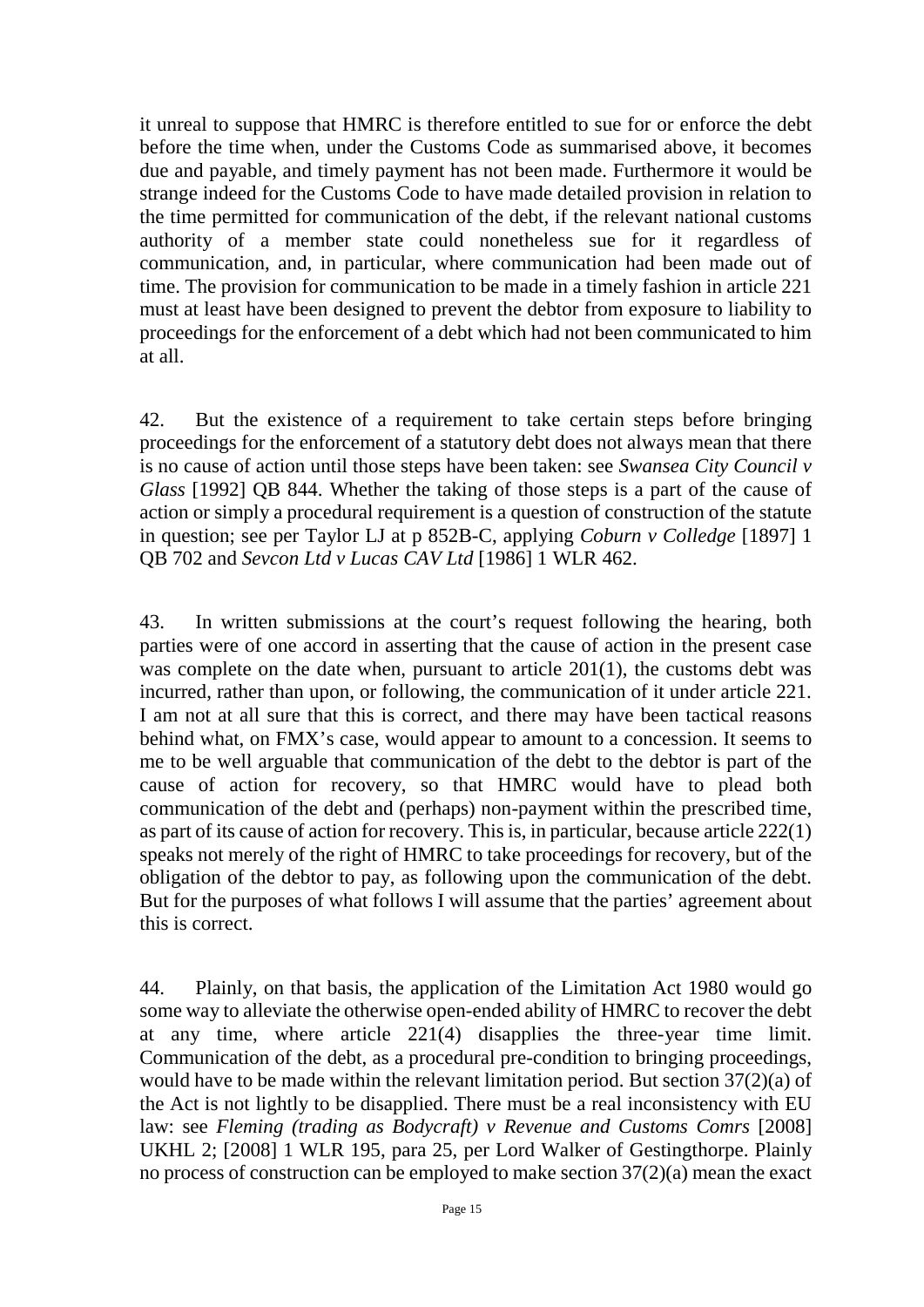opposite of what it plainly says. The supposed inconsistency with EU law is said to be that, without the three-year time limit in article 221(3) HMRC could delay until the crack of doom before communicating the debt, there being no "provisions in force" to the contrary.

45. But EU law has its own remedy for the filling of just such a lacuna, namely the requirement that communication be made within a reasonable time, if otherwise the principle of legal certainty would be offended. It is precisely to fill such a lacuna that the EU law requirement to take relevant steps within a reasonable time exists, as is explained and exemplified in the *Sanders*, *Allen* and *Nencini* cases which I have summarised above. It was submitted for FMX that this solution had been created only for cases between institutions and national authorities, so that it had no application to a claim by a national authority against a private person such as a customs debtor. Again, I disagree. That analysis is not born out by those authorities, which apply the duty to act within a reasonable time not only to EU institutions, but also to private individuals, such as employees bringing a discrimination claim against the Commission for which there is no prescribed time limit. Since the principle of legal certainty is one of those fundamental principles of general application in EU law I can see no good reason why it should not be generally applicable to fill any lacuna constituted by the absence of a sufficient time limit in relevant provisions in force, whether that is attributable to a failure by EU legislators to provide one (as in the discrimination cases) or to what I regard as a failure by the UK to provide one in the context of the Customs Code, where the prospect of criminal court proceedings leads to the disapplication of the three year time limit in article 221(3).

46. It follows that there is no need or requirement to disapply section 37(2)(a) of the Limitation Act 1980 to remedy an inconsistency with EU law. If, as I conclude, EU law has its own way of dealing with the need to avoid communication of the debt being delayed to an extent which undermines the principle of legal certainty, by the imposition of the requirement that it be made within a reasonable time, then there is no inconsistency in the Limitation Act 1980 regime being made unavailable, by section  $37(2)(a)$ , for that purpose.

#### *Disposition*

47. I would allow the appeal. I have considered whether this court should make a reference to the CJEU but in my view the above analysis demonstrates a clear answer to the question how article 221(4) is to be interpreted and applied in a situation where there are no national provisions in force which limit the time for the communication to the debtor of the amount of duty, where the three-year time limit in article 221(3) is displaced. The communication must be made within a reasonable time.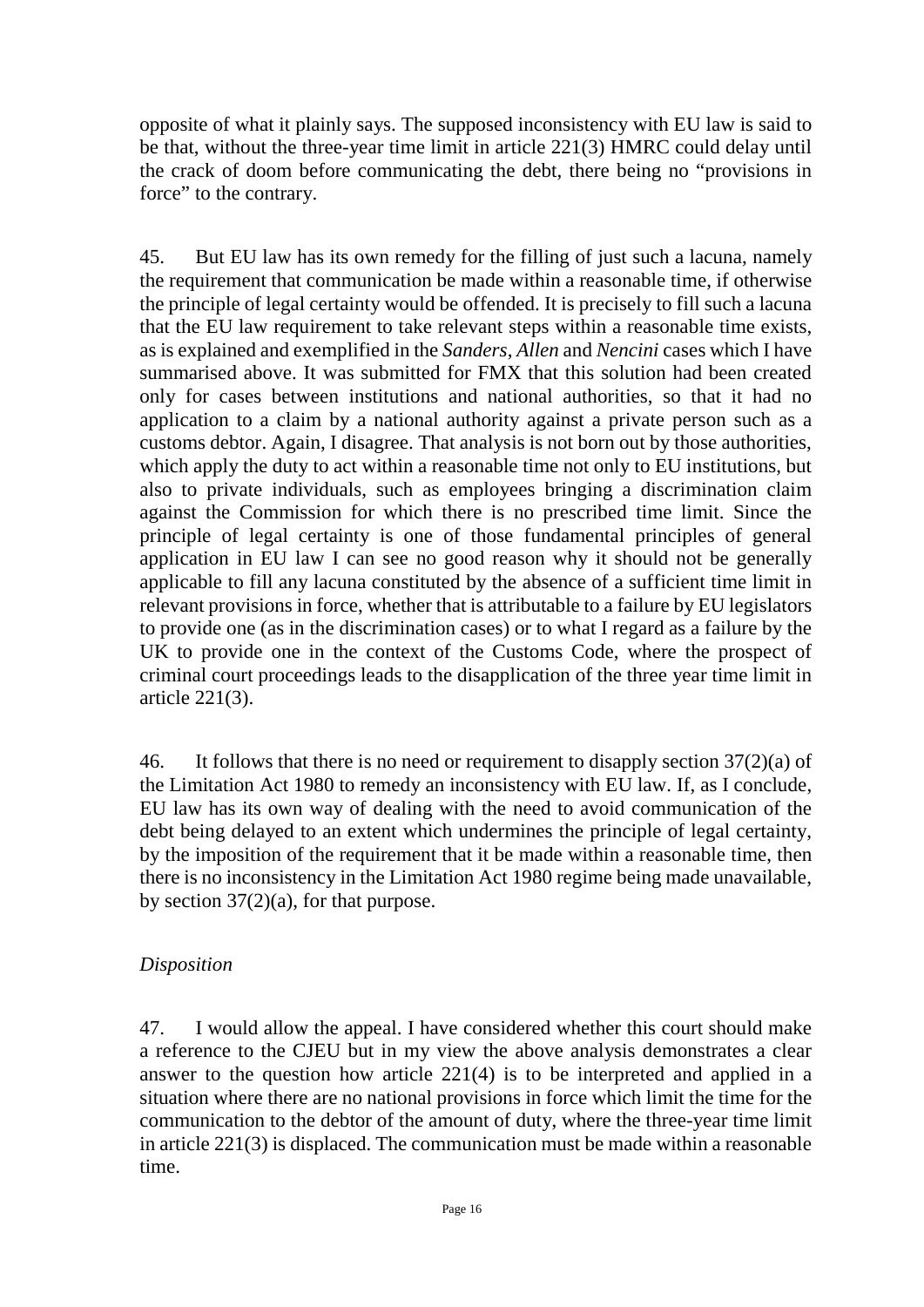48. I have also considered whether the question whether this communication was made within a reasonable time needs to be referred back to the FtT or to the UT so that it can be decided. It has yet to be decided as a discrete issue, at any level, because the Court of Appeal and the tribunals all decided the appeal on different grounds. Neither of the parties invited this court to take that course, in the event that the reasonable time analysis should prevail. Furthermore, it is not a case in which further facts need to be decided. HMRC made the relevant communication within four months of the outcome of the related appeal to the FtT concerning the post January 2004 imports, which raised similar issues about their provenance. It has not been suggested by FMX that this was outside a reasonable time for such a communication and, in my view, it clearly was not. It was reasonable for HMRC to delay issuing a communication under article 221 in relation to the pre-January 2004 imports while the closely related litigation about the later imports remained on foot.

49. The result is that I would restore the decision of the UT, albeit for slightly different reasons.

### **LADY ARDEN:**

50. I agree with Lord Briggs that this appeal should be allowed but, as appears below, in part by a different route, which places more reliance on domestic law.

51. The starting point, as I see it, is the interpretation of article 221(4) of the Customs Code as in force at the material time, set out at para 5 above. This does not require member states to adopt legislation extending the three-year period for communicating the amount of a customs debt if it is the result of an act which when committed was liable to give rise to criminal court proceedings. In this Lord Briggs and I agree: see the final sentence of para 31 above.

52. It would be odd if member states had to decide to extend the period for communicating a post-clearance customs demand resulting from a potentially criminal act since the purpose of article 221(4) is to protect the finances of the EU on whose behalf member states collect customs duties: see, in this connection, the last recital to the Customs Code which states that when adopting measures to implement the Code, "the utmost care must be taken to prevent any fraud or irregularity liable to affect adversely the General Budget of the European Communities".

53. Article 221(4) provides that such communication may take place, semble without there having to be any enabling member state legislation, "under the conditions set out in the provisions in force". That means that a communication of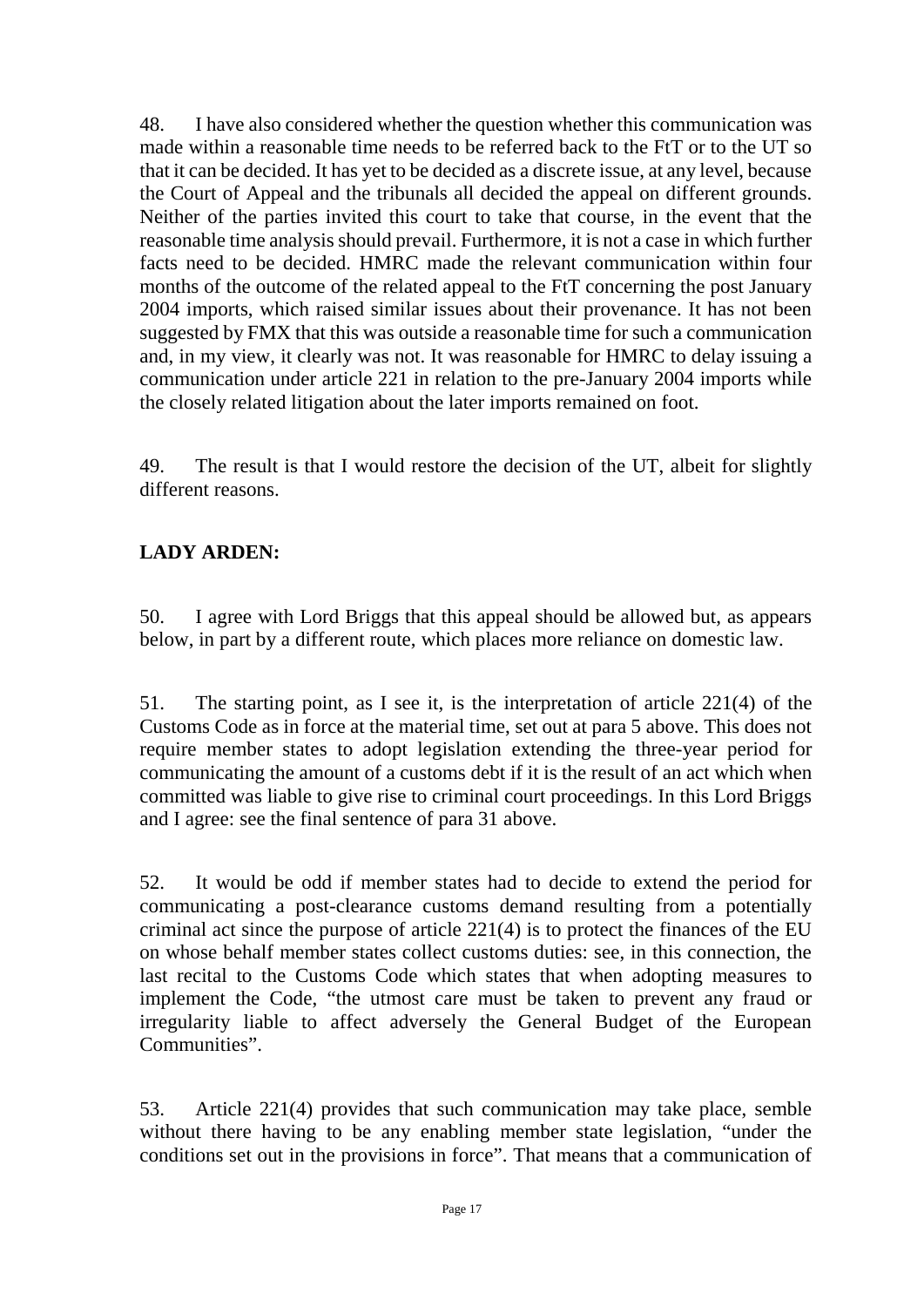a post-clearance customs debt is not permitted if it does not comply with the conditions for a valid communication set out in the relevant national law or in EU law. Those conditions can trump the extension of time. EU law therefore defers to national law.

54. For these conditions to apply, there must be some provision of EU law or national law which prevents the communication from taking place with operative effect. That would be the case if under national law the customs debt had been extinguished by effluxion of time, for example because of some general provision of the law preventing the state from pursuing claims after a specified period: see *Agra Srl v Agenzia Dogane-Ufficio delle Dogane di Alessandria* (Case C-75/09) [2010] ECR I-5595 ("*Agra*"), paras 34 and 35, set out at para 30 above. These paragraphs are very important because in them the Court of Justice of the European Union ("the CJEU") takes what may be thought to be an unusual step of stating in terms that EU law "defers" to national law.

55. The structure of article 221(4) is quite distinct from the equivalent provision of Regulation No 2988/95 in issue in *Ze Fu Fleischhandel GmbH v Hauptzollamt Hamburg-Jonas* (Joined Cases C-201/10 and C-202/10) [2011] ECR I-3545 ("*Fleischhandel*") (para 23 above), which gave member states the option of providing a limitation period and so the principles of EU law applied to any exercise of that member state option. Lord Briggs makes this point, and other points with which I agree, at paras 32 to 37 of his judgment. Contrary to FMX's submission, it is in my judgment beyond the reach of a purposive interpretation to read a similar provision into article 221(4).

56. The principle of legal certainty applies to acts done by EU institutions and member states in exercise of the powers conferred by them under EU rules: see *Valsts ieņēmumu dienests v Veloserviss SIA* (Case C-427/14) EU:C:2015:803 ("*Veloserviss*"), para 30 and see *Test Claimants in the FII Group Litigation v Revenue and Customs Comrs (formerly Inland Revenue Comrs)* [2012] UKSC 19; [2012] 2 AC 337, para 146 per Lord Sumption.

57. Legal certainty may apply to the imposition of criminal offences when done under a power conferred by the treaties or EU legislation: see *Hannl + Hofstetter Internationale Spedition GmbH v Finanzlandesdirektion für Wien, Niederösterreich und Burgenland* (Case C-91/02) [2003] ECR I-12077 which contrary to the submission of FMX, is therefore distinguishable from article 221(4). Proceedings to recover payments exacted in breach of EU law also stand in a different category because they are required by EU law to give effect to EU law. On that basis, I would distinguish the decisions of the CJEU in *Test Claimants in the FII Group Litigation v Revenue and Customs Comrs (formerly Inland Revenue Comrs)* (Case C-362/12) [2014] AC 1161, *Marks & Spencer plc v Customs and Excise Comrs* (Case C-62/00)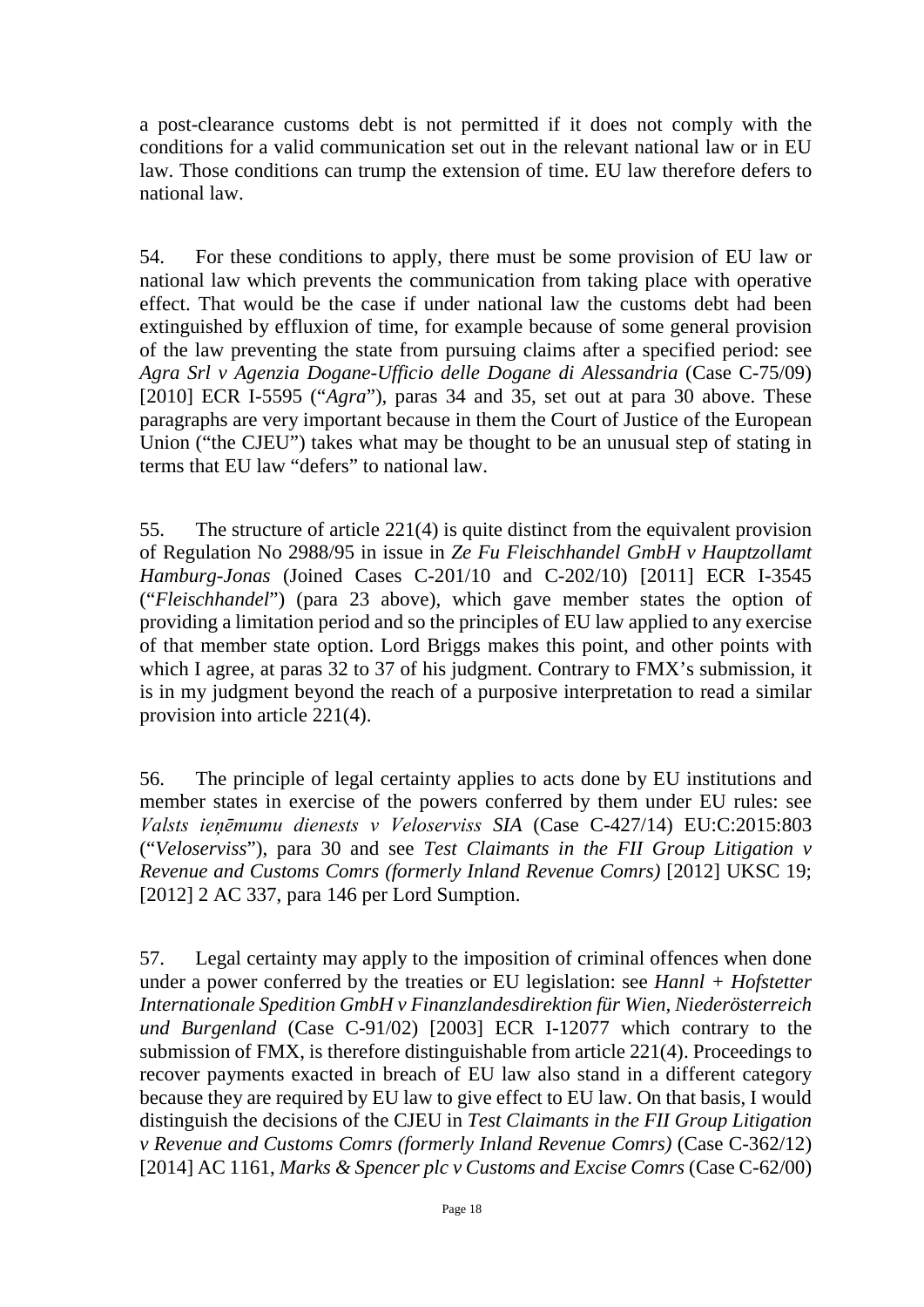[2003] QB 866 and *Halifax plc v Customs and Excise Comrs* (Case C-255/02) [2006] Ch 387, on which FMX relies as showing that EU principles apply even to domestic proceedings.

58. It follows that the Court of Appeal were wrong to extract from *Fleischhandel* a principle of EU law that, where a remedy was left to domestic law, there always had to be a finite limitation period fixed in advance. *Firma Ernst Kollmer Fleischimport und-export v Hauptzollamt Hamburg-Jonas* (Case C-59/14) EU:C:2015:660, discussed by Lord Briggs in para 28 above, is similarly distinguishable. Article 221(4) leaves it to domestic law to determine whether the communication of a post-clearance demand under that sub-article is valid.

59. The "provisions" referred to in article 221(4) include provisions contained in EU law as well as national law (article 4(23) of the Customs Code). Moreover, the term "provisions" has an extended meaning and is not limited to provisions in legislation. This may be seen from article 221(1). One of the conditions applying to the communications is that they must follow "appropriate procedures" (see article 221(1)). In *Belgische Staat v Molenbergnatie NV* (Case C-201/04) [2006] ECR I-2049, para 53 the CJEU held that, in the absence of EU legislation or national law setting out "appropriate procedures", the competent authorities in the member states had to ensure that the communication would allow persons liable for customs debts to have full knowledge of their rights. That decision clearly indicates that the "provisions" mentioned in article 221(4) need not be rules of law but may be administrative practices. But there still has to be a provision: a principle of EU law is not enough because EU law under article 221(4) defers to national law.

60. In England and Wales, there is no statutory limitation period because of section 37(2)(a) of the Limitation Act 1980 (para 15 above).

61. The CJEU has accepted that national law may not impose a limitation period in the context of the recovery of state aid: see, for example, *Italian Republic v Commission of the European Communities* (Case C-298/00 P) [2004] ECR I-4087, paras 82 to 91. There is no reason to suggest that it would not similarly accept the notion in other areas. Likewise the Court of Appeal in *Revenue and Customs Comrs v GMAC (UK) plc* [2016] EWCA Civ 1015; [2017] STC 1247, para 150 (a decision in which the leading judgment was given by Floyd LJ, with which Theis J and I agreed) held that, where proceedings were governed by national law, it was possible for there to be no period of limitation. I do not accept FMX's submission that this holding is inapplicable because the case concerned a claim by the taxpayer and not one, as here, by the state since, as HMRC points out, the need for certainty would exist so far as the taxpayer is concerned in both situations.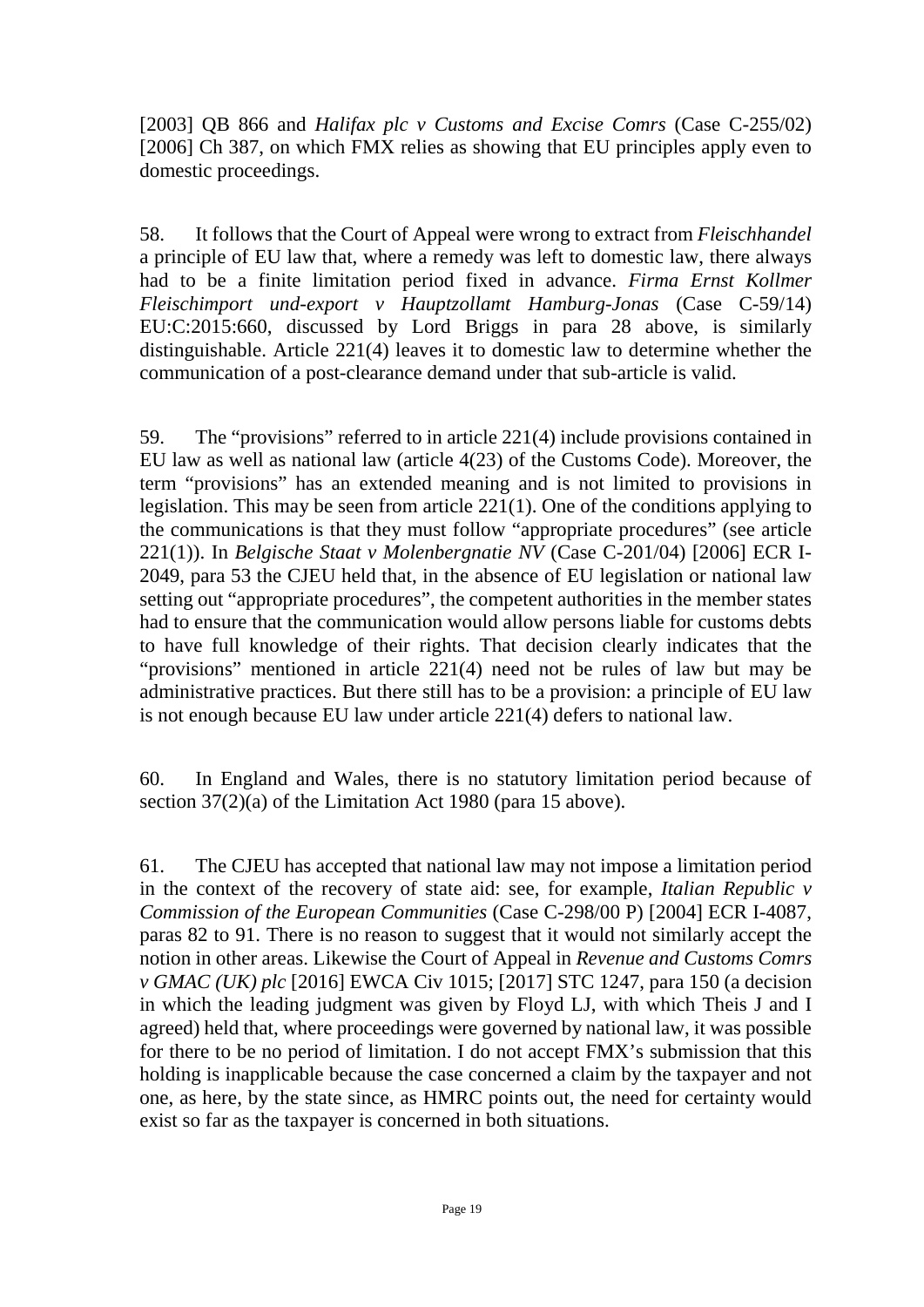62. There was a further ruling by the Court of Appeal in *GMAC (UK) plc* which is not relevant in this case. The court concluded, in agreement with the earlier decision of the Court of Appeal in *British Telecommunications plc v Revenue and Customs Comrs* [2014] EWCA Civ 433; [2014] STC 1926, that the EU reasonable time rule could not be applied to defeat the taxpayer's claims for recovery of overpaid VAT because HMRC had invalidly imposed a condition that the taxpayer had to prove in an insolvency in order to claim bad debt relief and there was no indication in the domestic legislation that a reasonable time limit for making a claim was being imposed. That ruling turned on the domestic law provisions and has no resonance for this appeal.

63. Contrary to Lord Briggs at para 29 above, I consider that some minor assistance can be gained in the present case from *Veloserviss* since at para 37 the CJEU made it clear that customs authorities could act under article 221(4) after expiry of the three-year period, and made no reference to the need for any limitation period in domestic law.

64. Even applying the extended meaning of "provision" explained above, there is, so far as this court has been informed, no relevant provision of EU law stipulating the limit of the period within which a communication must be made. As the CJEU held in *Agra*, EU law defers to domestic law. Contrary to FMX's submissions, nothing in that case requires a member state to adopt a limitation period. All the CJEU holds is that the question of the effect of the elapse of time is a matter for national law.

65. The timeliness of a communication of the post-clearance demand is only a relevant issue in connection with proceedings for enforcement of the customs debt, and therefore logically it falls to be determined for that purpose under the domestic law governing the time bar. It follows that it is not, as I see it, relevant whether there was any finding of fact in these proceedings as to reasonable time or whether a reasonable time rule fulfils the EU principle of legal certainty.

66. So far as the law of England and Wales is concerned, it has been said that there is a general duty to exercise statutory powers within a reasonable time: see *R (S) v Secretary of State for the Home Department* [2007] EWCA Civ 546; [2007] Imm AR 781, para 51 per Carnwath LJ. However, reasonableness is a flexible standard. If HMRC were to delay unreasonably in communicating a customs debt, it might also be said that its failure to make a decision was irrational in judicial review proceedings: see, for example, *R v Inland Revenue Comrs, Ex p Opman International UK* [1986] 1 WLR 568. It is not necessary to express a final view on these points and there may be a difference of approach between myself and Lord Briggs on this point (cf paras 38 to 39 above).